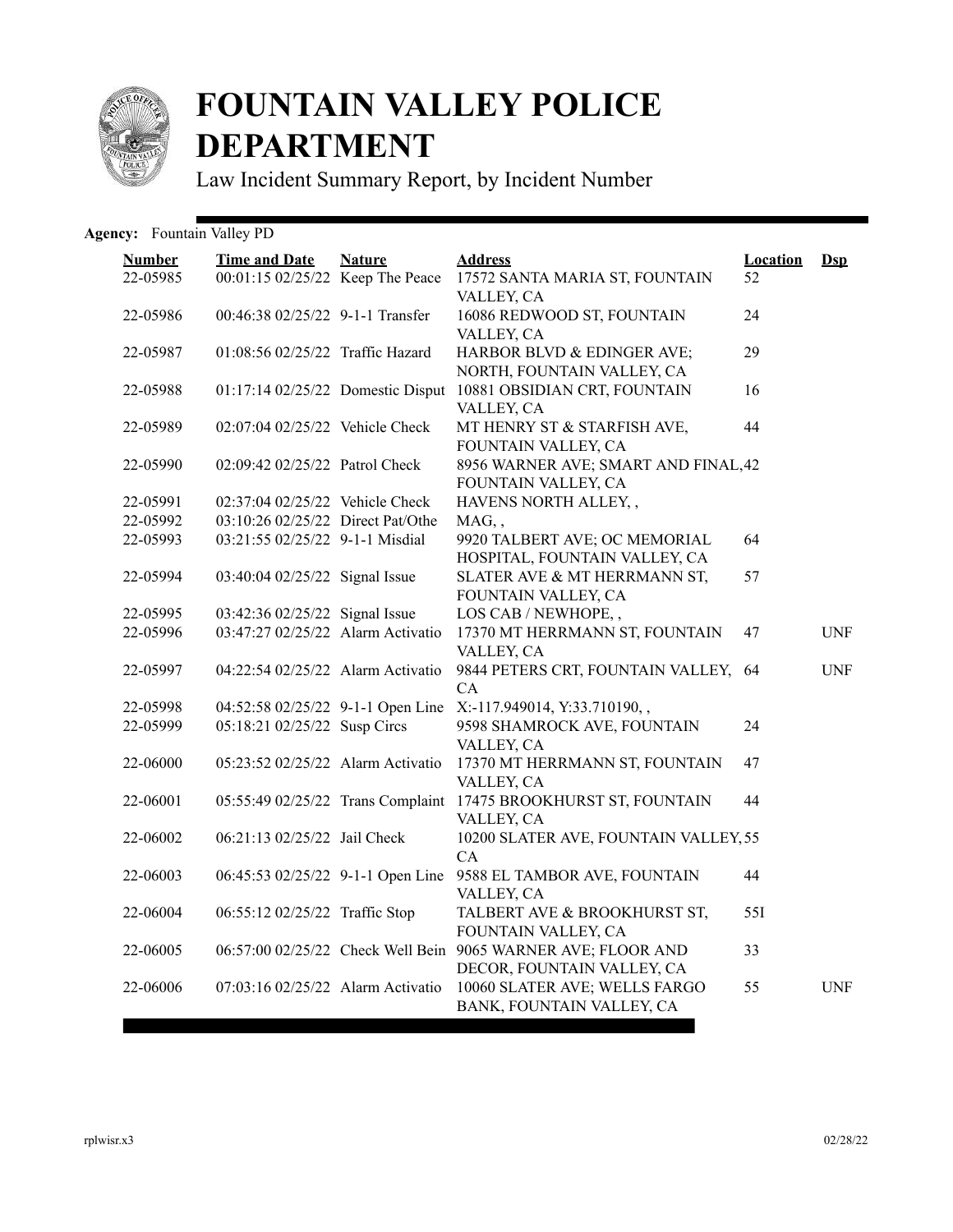| <b>Number</b><br>22-06008 | <b>Time and Date</b><br>07:14:19 02/25/22 9-1-1 Transfer | <b>Nature</b> | <b>Address</b><br>0 405, FOUNTAIN VALLEY, CA                                            | <b>Location</b><br>44 | $\mathbf{Dsp}$ |
|---------------------------|----------------------------------------------------------|---------------|-----------------------------------------------------------------------------------------|-----------------------|----------------|
| 22-06009                  | 07:18:13 02/25/22 Trans Complaint                        |               | 16475 HARBOR BLVD # A; 7 ELEVEN,<br>FOUNTAIN VALLEY, CA                                 | 28                    |                |
| 22-06010                  | 07:28:01 02/25/22 Traffic Stop                           |               | BUSHARD ST & WARNER AVE,<br>FOUNTAIN VALLEY, CA                                         | 34I                   |                |
| 22-06011                  | 07:56:47 02/25/22 Direct Pat/Traf                        |               | 17615 LOS JARDINES EAST; COX<br>SCHOOL, FOUNTAIN VALLEY, CA                             | 56                    |                |
| 22-06012                  | 07:57:19 02/25/22 Traffic Stop                           |               | LOS JARDINES EAST & SLATER AVE,<br>FOUNTAIN VALLEY, CA                                  | 56                    |                |
| 22-06013                  | 07:58:42 02/25/22 Direct Pat/Traf                        |               | 16200 BUSHARD ST; ALLEN SCHOOL,<br>FOUNTAIN VALLEY, CA                                  | 24                    |                |
| 22-06014                  | 08:04:29 02/25/22 Fraud Rpt                              |               | 18660 CEDAR CIR, FOUNTAIN VALLEY, 74<br>CA                                              |                       |                |
| 22-06015                  | 08:11:13 02/25/22 Traffic Stop                           |               | BROOKHURST ST & TALBERT AVE,<br>FOUNTAIN VALLEY, CA                                     | 55I                   |                |
| 22-06016                  | 08:14:36 02/25/22 Petty Theft Rpt                        |               | 9948 SAGE CIR, FOUNTAIN VALLEY, CA 34                                                   |                       |                |
| 22-06017                  | 08:16:59 02/25/22 Citizen Assist                         |               | 10200 SLATER AVE, FOUNTAIN VALLEY, 55<br>CA                                             |                       |                |
| 22-06018                  | 08:20:43 02/25/22 Traffic Stop                           |               | BUSHARD ST & HONEYSUCKLE AVE;<br>SOF, FOUNTAIN VALLEY, CA                               | 23                    |                |
| 22-06019                  | 08:33:06 02/25/22 Non Injury Tc                          |               | MORNING GLORY AVE & LOS ALTOS<br>ST, FOUNTAIN VALLEY, CA                                | 16                    |                |
| 22-06020                  | 08:39:04 02/25/22 Grand Theft Rpt                        |               | 11595 CARNATION CIR, FOUNTAIN<br>VALLEY, CA                                             | 28                    |                |
| 22-06021                  | 08:49:11 02/25/22 9-1-1 Misdial                          |               | 18111 BROOKHURST ST; MEMORIAL<br>CARE ORANGE COAST MEDICAL CENT,<br>FOUNTAIN VALLEY, CA | 64                    |                |
| 22-06022                  | 08:51:53 02/25/22 Patrol Check                           |               | SANTA ELENA CIR & EL CAPITAN AVE, 52<br>FOUNTAIN VALLEY, CA                             |                       |                |
| 22-06023                  | 09:01:40 02/25/22 9-1-1 Transfer                         |               | 405 & WARNER AVE, FOUNTAIN<br>VALLEY, CA                                                | 43                    |                |
| 22-06024                  | 09:20:24 02/25/22 Patrol Check                           |               | 16400 BROOKHURST ST; FV REC<br>CENTER, FOUNTAIN VALLEY, CA                              | 25                    |                |
| 22-06025                  | 09:27:19 02/25/22 Receipt                                |               | 11124 MCCABE RIVER AVE, FOUNTAIN 37<br>VALLEY, CA                                       |                       |                |
| 22-06026                  | 09:49:46 02/25/22 9-1-1 Transfer                         |               | 17837 MAGNOLIA ST FRONTAGE ST,<br>FOUNTAIN VALLEY, CA                                   | 52                    |                |
| 22-06027                  | 09:54:27 02/25/22 Trans Complaint                        |               | 17403 ASH ST, FOUNTAIN VALLEY, CA                                                       | 43                    |                |
| 22-06028                  | 09:56:52 02/25/22 Veh Burg Rpt                           |               | 15933 BUTTERFIELD ST, FOUNTAIN<br>VALLEY, CA                                            | 14                    |                |
| 22-06029                  | 09:59:28 02/25/22 9-1-1 Incomplet                        |               | 17197 NEWHOPE ST, FOUNTAIN<br>VALLEY, CA                                                | 47                    |                |
| 22-06030                  | 10:00:04 02/25/22 9-1-1 Transfer                         |               | 10844 ELLIS AVE; OC SANITATION<br>DISTRICT, FOUNTAIN VALLEY, CA                         | 76                    |                |
| 22-06031                  | 10:05:41 02/25/22 Trans Complaint                        |               | 11321 TALBERT AVE; MCDONALDS,<br>FOUNTAIN VALLEY, CA                                    | 57                    |                |
| 22-06032                  | 10:02:05 02/25/22 Trans Complaint                        |               | 17100 EUCLID ST; FV HOSPITAL,<br>FOUNTAIN VALLEY, CA                                    | 47                    |                |
| 22-06033                  | 10:10:57 02/25/22 9-1-1 Transfer                         |               | 11180 WARNER AVE; METHUSELAH<br>FLIES LLC, FOUNTAIN VALLEY, CA                          | 47                    |                |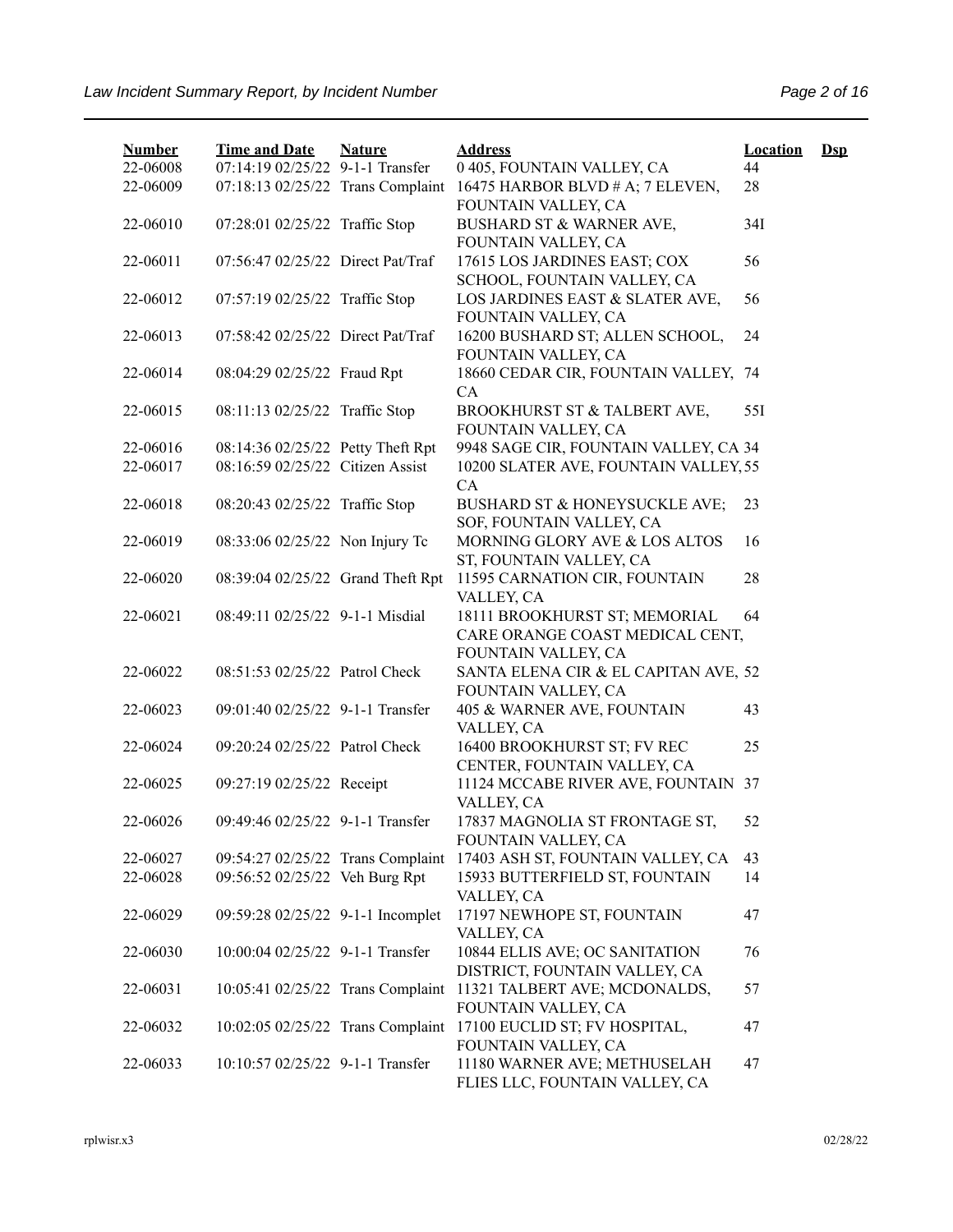| <b>Number</b><br>22-06034 | <b>Time and Date</b><br>10:18:23 02/25/22 Non Injury Tc | <b>Nature</b> | <b>Address</b><br>BUSHARD ST & HEIL AVE, FOUNTAIN                          | <b>Location</b><br>24I | $Dsp$      |
|---------------------------|---------------------------------------------------------|---------------|----------------------------------------------------------------------------|------------------------|------------|
|                           |                                                         |               | VALLEY, CA                                                                 |                        |            |
| 22-06035                  | 10:23:47 02/25/22 Res Burg Rpt                          |               | 16036 BASIL ST, FOUNTAIN VALLEY, CA24                                      |                        |            |
| 22-06036                  | 10:24:43 02/25/22 Grand Theft Rpt                       |               | 11607 AZALEA AVE, FOUNTAIN<br>VALLEY, CA                                   | 28                     |            |
| 22-06037                  | 10:27:51 02/25/22 Patrol Check                          |               | 17951 LOS VASOS ST, FOUNTAIN<br>VALLEY, CA                                 | 56                     |            |
| 22-06038                  | 10:41:12 02/25/22 Alarm Activatio                       |               | 17850 NEWHOPE ST # 102; T MOBILE,<br>FOUNTAIN VALLEY, CA                   | 57                     | <b>UNF</b> |
| 22-06039                  | 10:43:51 02/25/22 Patrol Check                          |               | 17655 OAK ST, FOUNTAIN VALLEY, CA                                          | 53                     |            |
| 22-06040                  | 10:53:12 02/25/22 Traffic Stop                          |               | SOUTHPARK AVE & NEWHOPE ST,<br>FOUNTAIN VALLEY, CA                         | 57                     |            |
| 22-06041                  | 11:16:49 02/25/22 9-1-1 Open Line                       |               | 17150 EUCLID ST, FOUNTAIN VALLEY,<br>CA                                    | 47                     |            |
| 22-06042                  | 11:35:42 02/25/22 Patrol Check                          |               | 9125 RECREATION CIR; MOTEL 6,<br>FOUNTAIN VALLEY, CA                       | 33                     |            |
| 22-06043                  | 11:35:54 02/25/22 Hlo Followup                          |               | 16400 BROOKHURST ST; FV REC<br>CENTER, FOUNTAIN VALLEY, CA                 | 25                     |            |
| 22-06044                  | 11:51:45 02/25/22 Traffic Stop                          |               | <b>BROOKHURST ST &amp; EDINGER AVE;</b><br>N/OF, FOUNTAIN VALLEY, CA       | 151                    |            |
| 22-06045                  | 12:09:10 02/25/22 Check Well Bein                       |               | 18191 EUCLID ST; VOBROS INC,<br>FOUNTAIN VALLEY, CA                        | 66                     |            |
| 22-06046                  | 12:09:15 02/25/22 Illegal Parking                       |               | EUCLID ST & HEIL AVE, FOUNTAIN<br>VALLEY, CA                               | 27I                    |            |
| 22-06047                  | 12:10:00 02/25/22 9-1-1 Misdial                         |               | 18111 BROOKHURST ST; MEMORIAL<br>CARE ORANGE COAST MEDICAL CENT,           | 64                     |            |
| 22-06048                  | 12:26:38 02/25/22 9-1-1 Misdial                         |               | FOUNTAIN VALLEY, CA<br>10432 AVENIDA CINCO DE MAYO,<br>FOUNTAIN VALLEY, CA | 45                     |            |
| 22-06049                  | 12:29:23 02/25/22 9-1-1 Misdial                         |               | X:-117.937835, Y:33.738343,,                                               |                        |            |
| 22-06050                  | 12:30:23 02/25/22 Traffic Stop                          |               | WARNER AVE & BROOKHURST ST,<br>FOUNTAIN VALLEY, CA                         | 35I                    |            |
| 22-06051                  | 12:33:51 02/25/22 Grand Theft Rpt                       |               | 18457 SANTA VERONICA CIR,<br>FOUNTAIN VALLEY, CA                           | 62                     |            |
| 22-06052                  | 12:35:31 02/25/22 Veh Repo                              |               | 11600 WARNER AVE, FOUNTAIN<br>VALLEY, CA                                   | 48                     |            |
| 22-06053                  | 13:12:21 02/25/22 Traffic Stop                          |               | EDINGER AVE & NEWHOPE ST; W/OF,<br>FOUNTAIN VALLEY, CA                     | 18I                    |            |
| 22-06054                  | 13:13:22 02/25/22 Citizen Assist                        |               | 9025 GARFIELD AVE; CHASE BANK,<br>FOUNTAIN VALLEY, CA                      | 73                     |            |
| 22-06055                  | 13:14:31 02/25/22 Receipt                               |               | 17774 LOS ALAMOS ST, FOUNTAIN<br>VALLEY, CA                                | 55                     |            |
| 22-06056                  | 13:22:20 02/25/22 Non Injury Tc                         |               | HARBOR BLVD & EDINGER AVE,<br>FOUNTAIN VALLEY, CA                          | OUT29                  |            |
| 22-06057                  | 13:24:54 02/25/22 Non Injury Tc                         |               | EDINGER AVE & HARBOR BLVD,<br>FOUNTAIN VALLEY, CA                          | OUT <sub>29</sub>      |            |
| 22-06058                  | 13:30:45 02/25/22 9-1-1 Misdial                         |               | 18035 BROOKHURST ST, FOUNTAIN<br>VALLEY, CA                                | 64                     |            |
| 22-06059                  | 13:35:16 02/25/22 Trans Complaint                       |               | 16475 HARBOR BLVD # A; 7 ELEVEN,<br>FOUNTAIN VALLEY, CA                    | 28                     |            |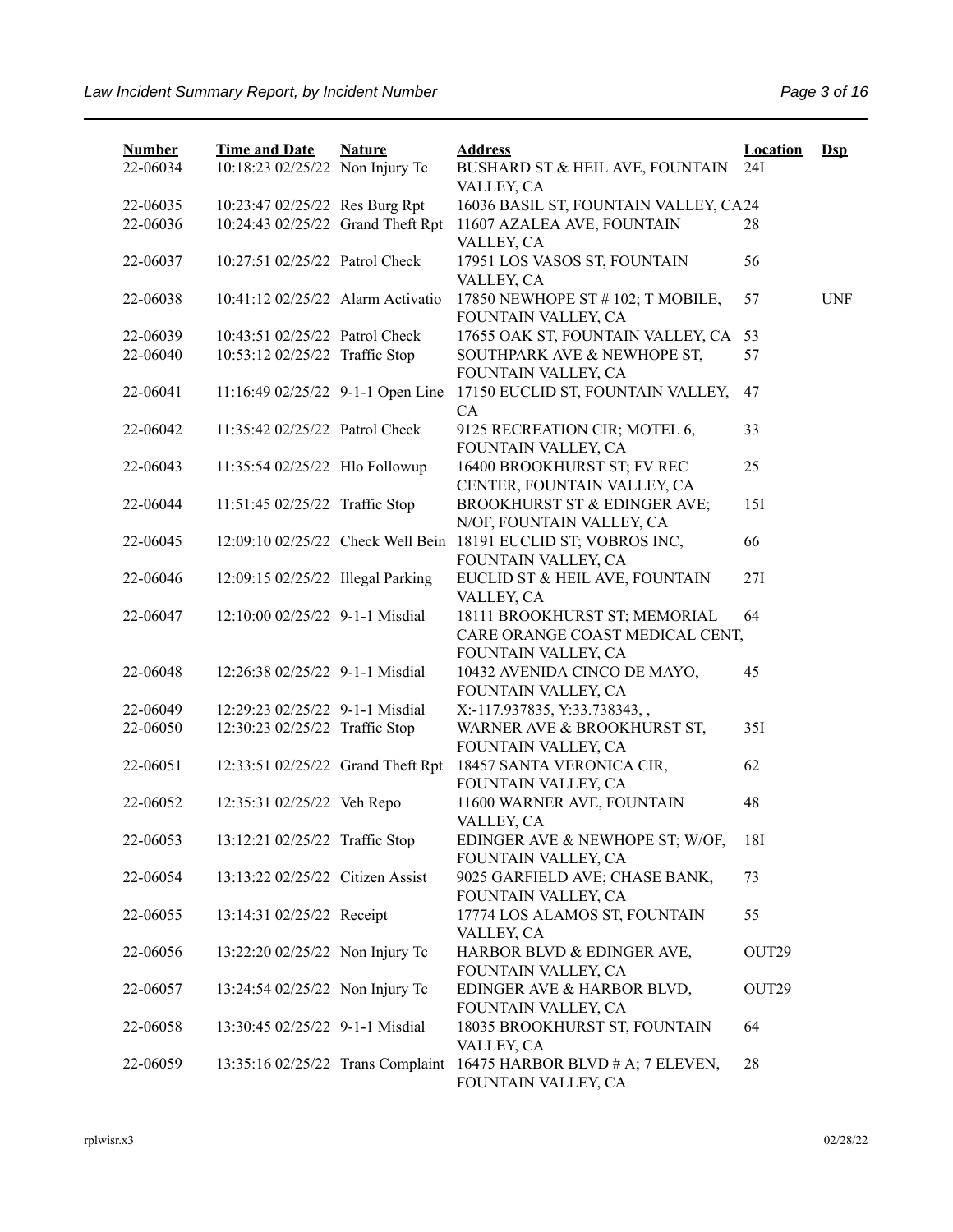| <b>Number</b><br>22-06060 | <b>Time and Date</b><br>13:37:08 02/25/22 9-1-1 Incomplet | <b>Nature</b> | <b>Address</b><br>17360 BROOKHURST ST; MEMORIAL<br>HEALTH SERVICES, FOUNTAIN            | <b>Location</b><br>45 | $Dep$      |
|---------------------------|-----------------------------------------------------------|---------------|-----------------------------------------------------------------------------------------|-----------------------|------------|
|                           |                                                           |               | VALLEY, CA                                                                              |                       |            |
| 22-06061                  | 13:40:07 02/25/22 Child Abuse Rpt                         |               | 17816 BUSHARD ST; FVHS, FOUNTAIN<br>VALLEY, CA                                          | 54                    |            |
| 22-06062                  | 13:49:31 02/25/22 Alarm Activatio                         |               | 17290 ELM ST, FOUNTAIN VALLEY, CA                                                       | 43                    | <b>UNF</b> |
| 22-06063                  | 14:01:33 02/25/22 Traffic Stop                            |               | WARNER AVE & BROOKHURST ST,<br>FOUNTAIN VALLEY, CA                                      | 35I                   |            |
| 22-06064                  | 14:10:40 02/25/22 Traffic Stop                            |               | LA HACIENDA AVE & BROOKHURST<br>ST, FOUNTAIN VALLEY, CA                                 | 45                    |            |
| 22-06065                  | 14:13:40 02/25/22 Traffic Stop                            |               | , ,                                                                                     |                       |            |
| 22-06066                  | 14:08:05 02/25/22 Patrol Check                            |               | STARLING AVE & BUSHARD ST,<br>FOUNTAIN VALLEY, CA                                       | 74                    |            |
| 22-06067                  | 14:17:51 02/25/22 Traffic Stop                            |               | BROOKHURST ST & WARNER AVE,<br>FOUNTAIN VALLEY, CA                                      | 35I                   |            |
| 22-06068                  | 14:25:18 02/25/22 Citizen Assist                          |               | 16566 NEWHOPE ST; LOS AMIGOS HS,<br>FOUNTAIN VALLEY, CA                                 | 38                    |            |
| 22-06069                  | 14:36:57 02/25/22 Keep The Peace                          |               | 9791 SWAN CIR, FOUNTAIN VALLEY, CA64                                                    |                       |            |
| 22-06070                  | 14:42:59 02/25/22 Trf Acc/Unk Inj                         |               | <b>BROOKHURST ST &amp; ADOBE RIVER</b><br>AVE, FOUNTAIN VALLEY, CA                      | 65                    |            |
| 22-06071                  | 14:45:33 02/25/22 Non Injury Tc                           |               | TOUCAN AVE & BASSWOOD ST,<br>FOUNTAIN VALLEY, CA                                        | 64                    |            |
| 22-06072                  | 14:44:59 02/25/22 Alarm Activatio                         |               | 11231 YOUNG RIVER AVE; HARD<br>MEDIA INC, FOUNTAIN VALLEY, CA                           | 47                    | <b>UNF</b> |
| 22-06073                  | 14:49:33 02/25/22 Alarm Activatio                         |               | 18011 NEWHOPE # D; AT&T MOBILE,<br>FOUNTAIN VALLEY, CA                                  | 67                    | <b>UNF</b> |
| 22-06074                  | 14:54:12 02/25/22 9-1-1 Incomplet                         |               | 16225 NEWHOPE ST; MONROE SCHOOL, 27<br>FOUNTAIN VALLEY, CA                              |                       |            |
| 22-06075                  | 15:05:51 02/25/22 Water Problem                           |               | 16811 MADRONE CIR, FOUNTAIN<br>VALLEY, CA                                               | 34                    |            |
| 22-06076                  | 15:08:46 02/25/22 Inj Traffic Acc                         |               | <b>BROOKHURST ST &amp; ADOBE RIVER</b><br>AVE, FOUNTAIN VALLEY, CA                      | 65                    |            |
| 22-06077                  | 15:18:38 02/25/22 9-1-1 Transfer                          |               | X:-117.949272, Y:33.738504,,                                                            |                       |            |
| 22-06078                  | 15:23:18 02/25/22 30 Day Hearing                          |               | 10200 SLATER AVE, FOUNTAIN VALLEY, 55<br>CA                                             |                       |            |
| 22-06079                  | 15:39:06 02/25/22 9-1-1 Misdial                           |               | 18111 BROOKHURST ST; MEMORIAL<br>CARE ORANGE COAST MEDICAL CENT,<br>FOUNTAIN VALLEY, CA | 64                    |            |
| 22-06080                  | 15:49:03 02/25/22 9-1-1 Transfer                          |               | 10760 WARNER AVE #102; MILE<br>SQUARE SURGERY CENTER INC,<br>FOUNTAIN VALLEY, CA        | 46                    |            |
| 22-06081                  | 15:49:34 02/25/22 Court Order Rcv                         |               | 10592 LA PERLA AVE, FOUNTAIN<br>VALLEY, CA                                              | 56                    |            |
| 22-06082                  | 16:01:33 02/25/22 9-1-1 Open Line                         |               | 10035 ELLIS AVE, FOUNTAIN VALLEY,<br>CA                                                 | 65                    |            |
| 22-06083                  | 16:03:07 02/25/22 Property Rpt                            |               | 9850 DEBIOIS AVE, FOUNTAIN VALLEY, 14<br>CA                                             |                       |            |
| 22-06084                  | 16:03:47 02/25/22 Outside Agency                          |               | 10590 LA ROSA LN, FOUNTAIN VALLEY, 56<br>CA                                             |                       |            |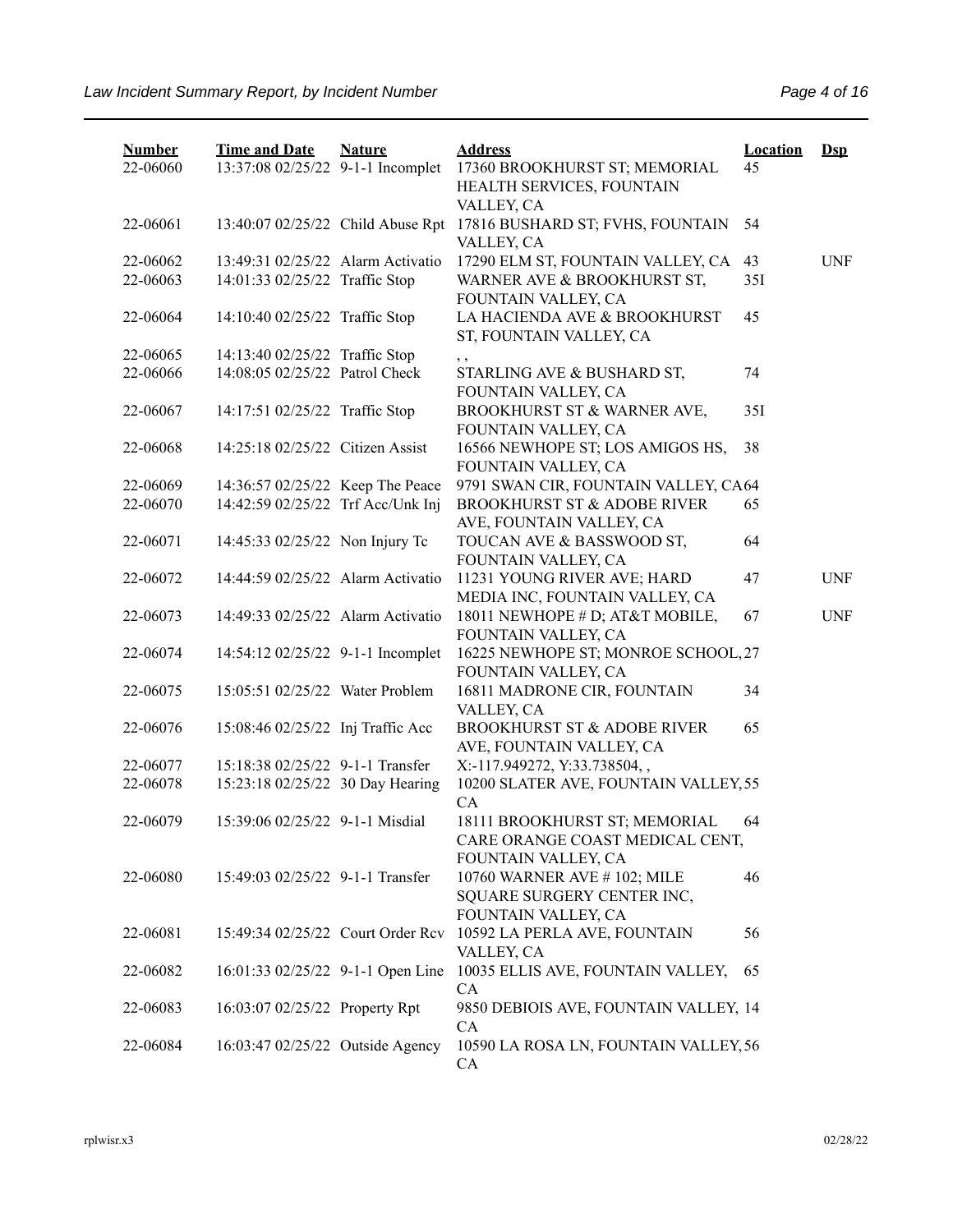| <b>Number</b><br>22-06085 | <b>Time and Date</b><br>16:11:15 02/25/22 Battery Rpt | <b>Nature</b> | <b>Address</b><br>17816 BUSHARD ST; FVHS, FOUNTAIN                                           | <b>Location</b><br>54 | $\mathbf{Dsp}$ |
|---------------------------|-------------------------------------------------------|---------------|----------------------------------------------------------------------------------------------|-----------------------|----------------|
| 22-06086                  | 16:17:08 02/25/22 Req For A Supry                     |               | VALLEY, CA<br>18389 MT CHERIE CIR, FOUNTAIN<br>VALLEY, CA                                    | 65                    |                |
| 22-06087                  | 16:10:45 02/25/22 Illegal Parking                     |               | 11530 EDINGER AVE, FOUNTAIN<br>VALLEY, CA                                                    | 28                    |                |
| 22-06088                  | 16:37:13 02/25/22 Traffic Stop                        |               | SLATER AVE & WARD ST, FOUNTAIN<br>VALLEY, CA                                                 | 46I                   |                |
| 22-06089                  | 16:36:49 02/25/22 9-1-1 Transfer                      |               | 18035 BROOKHURST ST, FOUNTAIN<br>VALLEY, CA                                                  | 64                    |                |
| 22-06090                  | 16:54:25 02/25/22 Traffic Stop                        |               | SLATER AVE & WARD ST; N/OF,<br>FOUNTAIN VALLEY, CA                                           | 46I                   |                |
| 22-06091                  | 16:59:06 02/25/22 Alarm Activatio                     |               | 18262 BIG BEN CRT, FOUNTAIN<br>VALLEY, CA                                                    | 65                    | <b>UNF</b>     |
| 22-06092                  | 17:12:46 02/25/22 Traffic Hazard                      |               | BROOKHURST ST & ELLIS AVE,<br>FOUNTAIN VALLEY, CA                                            | 651                   |                |
| 22-06093                  | 17:12:04 02/25/22 Citizen Assist                      |               | 18100 BROOKHURST ST; OFFICE<br>DEPOT, FOUNTAIN VALLEY, CA                                    | 65                    |                |
| 22-06094                  | 17:36:36 02/25/22 Trespasser                          |               | 17360 BROOKHURST ST, FOUNTAIN<br>VALLEY, CA                                                  | 45                    |                |
| 22-06095                  | 17:50:21 02/25/22 Citizen Assist                      |               | 17077 SAN MATEO ST; CARMEL<br>VILLAGE, FOUNTAIN VALLEY, CA                                   | 45                    |                |
| 22-06096                  | 17:59:47 02/25/22 Non Injury Tc                       |               | TALBERT AVE & BROOKHURST ST;W<br>OF, FOUNTAIN VALLEY, CA                                     | 55I                   |                |
| 22-06097                  |                                                       |               | 18:07:01 02/25/22 Trans Complaint 16400 BROOKHURST ST; FV REC<br>CENTER, FOUNTAIN VALLEY, CA | 25                    |                |
| 22-06098                  | 18:15:25 02/25/22 Injury Hit & Ru                     |               | 18111 BROOKHURST ST; MEMORIAL<br>CARE ORANGE COAST MEDICAL CENT,<br>FOUNTAIN VALLEY, CA      | 64                    |                |
| 22-06100                  | 18:23:18 02/25/22 Keep The Peace                      |               | 9545 PEARL AVE, FOUNTAIN VALLEY,<br>CA                                                       | 34                    |                |
| 22-06101                  |                                                       |               | 18:38:09 02/25/22 Check Well Bein 11291 TALBERT AVE; TACO BELL,<br>FOUNTAIN VALLEY, CA       | 57                    |                |
| 22-06102                  | 19:00:08 02/25/22 Outside Agency                      |               | 9744 EL PORTAL CIR, FOUNTAIN<br>VALLEY, CA                                                   | 44                    |                |
|                           |                                                       |               |                                                                                              |                       |                |
| 22-06104                  |                                                       |               | 19:10:04 02/25/22 9-1-1 Abandoned 9900 TALBERT AVE, FOUNTAIN<br>VALLEY, CA                   | 64                    |                |
| 22-06105                  |                                                       |               | 19:22:38 02/25/22 Trans Complaint 16061 BROOKHURST ST; ALBERTSONS, 24<br>FOUNTAIN VALLEY, CA |                       |                |
| 22-06106                  | 19:34:15 02/25/22 Illegal Parking                     |               | 18774 BROOKHURST ST; FORTUNE<br>COOKIES, FOUNTAIN VALLEY, CA                                 | 75                    |                |
|                           |                                                       |               |                                                                                              |                       |                |
| 22-06109                  | 19:41:09 02/25/22 Fire                                |               | 17722 WALNUT ST, FOUNTAIN VALLEY, 53<br><b>CA</b>                                            |                       |                |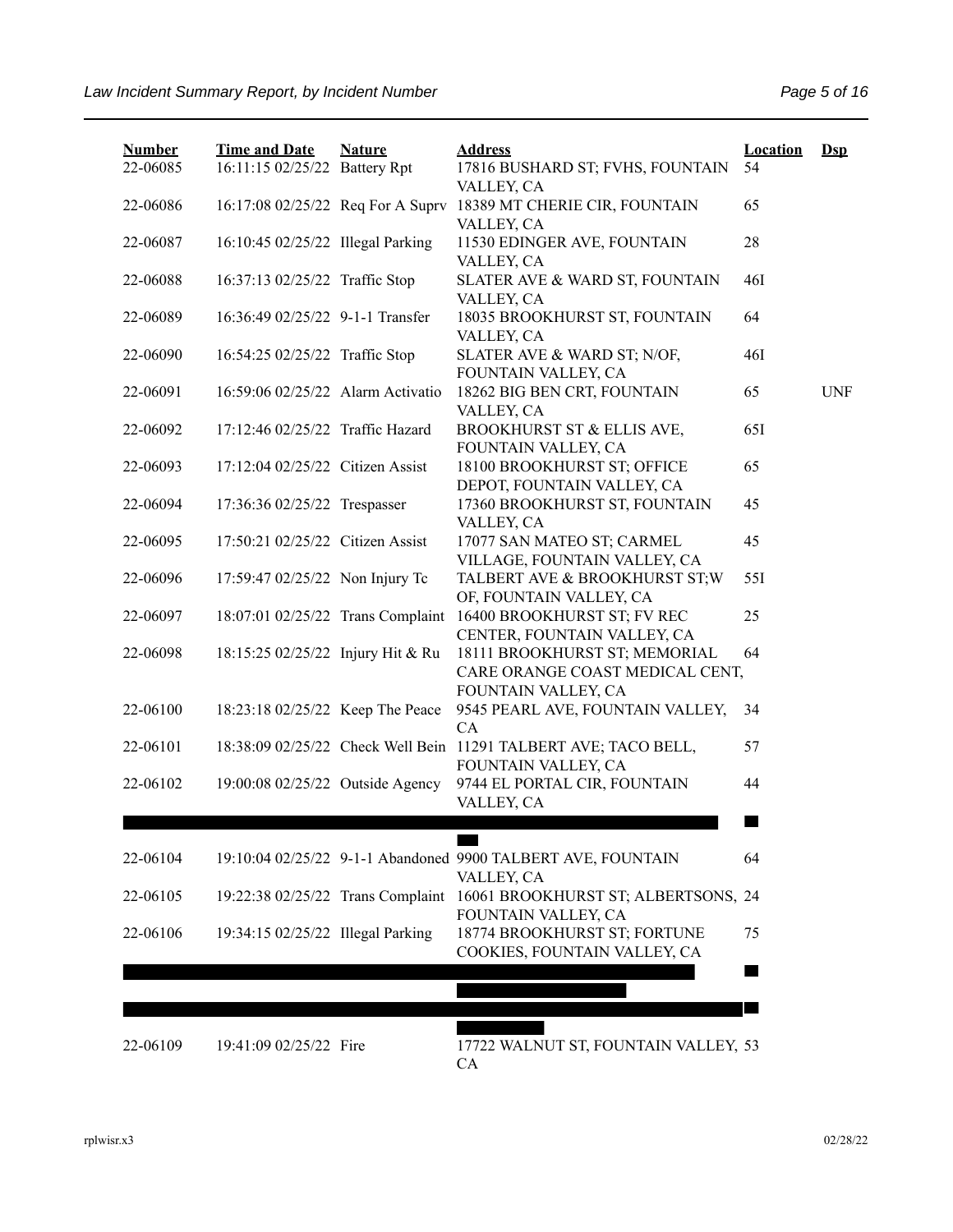| <b>Number</b><br>22-06110 | <b>Time and Date</b><br>20:07:36 02/25/22 9-1-1 Transfer | <b>Nature</b> | <b>Address</b><br>9452 FLICKER AVE, FOUNTAIN VALLEY, 73                               | <b>Location</b> | $\mathbf{Dsp}$ |
|---------------------------|----------------------------------------------------------|---------------|---------------------------------------------------------------------------------------|-----------------|----------------|
| 22-06111                  | 20:06:57 02/25/22 Domestic Disput                        |               | CA<br>17375 BROOKHURST ST #15,                                                        | 44              |                |
| 22-06112                  |                                                          |               | FOUNTAIN VALLEY, CA<br>20:22:31 02/25/22 Domestic Disput 8818 LA CASITA AVE, FOUNTAIN | 42              |                |
|                           |                                                          |               | VALLEY, CA                                                                            |                 |                |
| 22-06113                  | 20:31:37 02/25/22 9-1-1 Transfer                         |               | 9461 PARLIAMENT WB,,                                                                  |                 |                |
| 22-06114                  | 21:02:26 02/25/22 Trans Complaint                        |               | 16400 BROOKHURST ST; FV REC<br>CENTER, FOUNTAIN VALLEY, CA                            | 25              |                |
| 22-06115                  |                                                          |               | 21:06:48 02/25/22 Check Well Bein 17375 BROOKHURST ST #15,<br>FOUNTAIN VALLEY, CA     | 44              |                |
| 22-06116                  | 21:09:38 02/25/22 9-1-1 Transfer                         |               | MAGNOLIA ST & GARFIELD AVE,<br>FOUNTAIN VALLEY, CA                                    | OUT73           |                |
| 22-06117                  | 21:18:08 02/25/22 9-1-1 Transfer                         |               | 17911 BUSHARD ST #121, FOUNTAIN<br>VALLEY, CA                                         | 53              |                |
| 22-06118                  | 21:21:57 02/25/22 Party Complaint                        |               | 10238 FALCON AVE, FOUNTAIN<br>VALLEY, CA                                              | 75              |                |
| 22-06119                  | 21:31:12 02/25/22 Domestic Disput                        |               | 10813 EL GORRA CIR, FOUNTAIN                                                          | 46              |                |
|                           |                                                          |               | VALLEY, CA                                                                            |                 |                |
| 22-06120                  | 21:35:33 02/25/22 Shots Heard                            |               | 18901 CAPENSE ST, FOUNTAIN VALLEY, 73<br>CA                                           |                 |                |
| 22-06121                  | 21:52:40 02/25/22 9-1-1 Open Line                        |               | 17110 BROOKHURST ST; CHAMPIONS<br>BOWLING AND EMBROIDERY,                             | 45              |                |
| 22-06122                  | 21:51:26 02/25/22 Grand Theft Rpt                        |               | FOUNTAIN VALLEY, CA<br>16201 HARBOR BLVD # B; PLANET<br>FITNESS, FOUNTAIN VALLEY, CA  | 28              |                |
| 22-06123                  | 22:31:12 02/25/22 Alarm Activatio                        |               | 11420 WARNER AVE, FOUNTAIN<br>VALLEY, CA                                              | 47              | <b>UNF</b>     |
| 22-06124                  | 22:49:43 02/25/22 Grand Theft Rpt                        |               | 9451 SEAN WAY, WESTMINSTER, CA                                                        | OUT14           |                |
| 22-06125                  | 22:54:51 02/25/22 Priv Prop Imp                          |               | 17375 BROOKHURST ST, FOUNTAIN<br>VALLEY, CA                                           | 44              |                |
| 22-06126                  | 22:55:11 02/25/22 Keep The Peace                         |               | 9859 PEACOCK CIR, FOUNTAIN<br>VALLEY, CA                                              | 64              |                |
| 22-06127                  | 23:52:44 02/25/22 9-1-1 Transfer                         |               | 18173 ROCKPATH LN, FOUNTAIN<br>VALLEY, CA                                             | 65              |                |
| 22-06128                  | 00:07:07 02/26/22 Party Complaint                        |               | 16425 HARBOR BLVD #165, FOUNTAIN 28<br>VALLEY, CA                                     |                 |                |
| 22-06129                  | 00:31:14 02/26/22 Traffic Stop                           |               | BROOKHURST ST & TALBERT AVE,<br>FOUNTAIN VALLEY, CA                                   | 55I             |                |
| 22-06130                  | 00:39:30 02/26/22 Patrol Check                           |               | RD 28,,                                                                               |                 |                |
| 22-06131                  | 00:42:02 02/26/22 Vehicle Check                          |               | 16425 HARBOR BLVD; GALLERIA APTS, 28<br>FOUNTAIN VALLEY, CA                           |                 |                |
| 22-06132                  | 00:57:08 02/26/22 Stolen Veh Rpt                         |               | 17110 BROOKHURST ST; FOUNTAIN<br>BOWL, FOUNTAIN VALLEY, CA                            | 45              |                |
| 22-06133                  | 01:16:41 02/26/22 Citizen Assist                         |               | 9125 RECREATION CIR; MOTEL 6,<br>FOUNTAIN VALLEY, CA                                  | 33              |                |
| 22-06134                  | 01:21:39 02/26/22 9-1-1 Misdial                          |               | 9920 TALBERT AVE; OC MEMORIAL<br>HOSPITAL, FOUNTAIN VALLEY, CA                        | 64              |                |
| 22-06135                  | 01:38:13 02/26/22 9-1-1 Transfer                         |               | 9780 JAMES RIVER CIR, FOUNTAIN<br>VALLEY, CA                                          | 74              |                |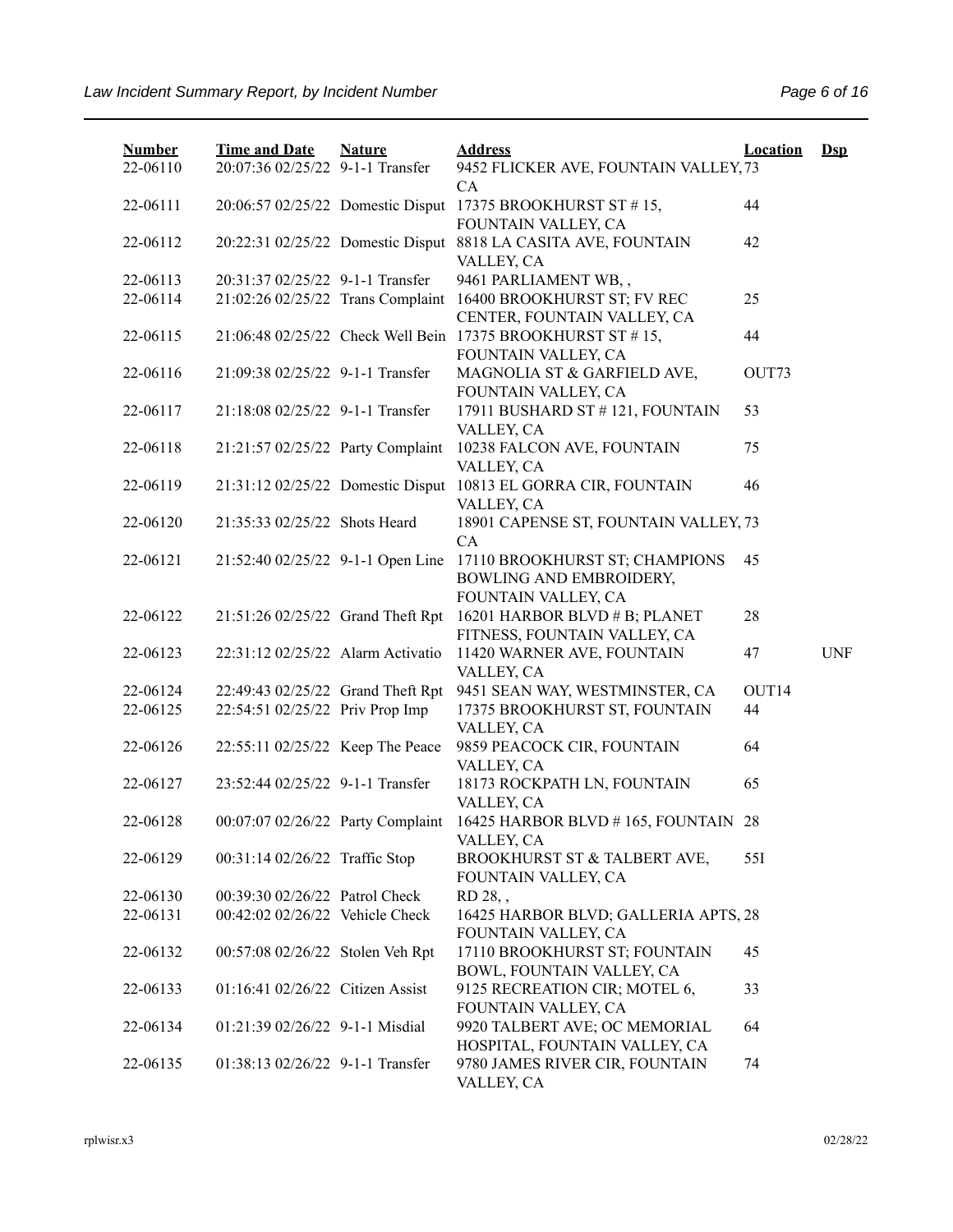| <b>Number</b><br>22-06136 | <b>Time and Date</b><br>01:42:46 02/26/22 Bike Stop | <b>Nature</b> | <b>Address</b><br>EDINGER AVE & NEWHOPE ST,                                                                    | <b>Location</b><br>18I | $Dep$      |
|---------------------------|-----------------------------------------------------|---------------|----------------------------------------------------------------------------------------------------------------|------------------------|------------|
|                           |                                                     |               | FOUNTAIN VALLEY, CA                                                                                            |                        |            |
| 22-06137                  | 01:47:20 02/26/22 Traffic Stop                      |               | EDINGER AVE & EUCLID ST; WEST,<br>FOUNTAIN VALLEY, CA                                                          | 17I                    |            |
| 22-06138                  | 01:59:33 02/26/22 Patrol Check                      |               | RD 53 63,                                                                                                      |                        |            |
| 22-06139                  | 02:03:38 02/26/22 Domestic Disput                   |               | 8980 WARNER AVE; CHEVRON GAS,<br>FOUNTAIN VALLEY, CA                                                           | 42                     |            |
| 22-06140                  | 02:12:26 02/26/22 Party Complaint                   |               | 10067 STILBITE AVE, FOUNTAIN<br>VALLEY, CA                                                                     | 15                     |            |
| 22-06141                  | 02:23:14 02/26/22 Trans Complaint                   |               | 18287 BROOKHURST ST, FOUNTAIN<br>VALLEY, CA                                                                    | 64                     |            |
| 22-06142                  | 03:03:31 02/26/22 Trf Acc/Unk Inj                   |               | HARBOR BLVD & EDINGER AVE,<br>FOUNTAIN VALLEY, CA                                                              | 29                     |            |
| 22-06143                  | 03:14:51 02/26/22 9-1-1 Misdial                     |               | X:-117.923351, Y:33.728837,,                                                                                   |                        |            |
| 22-06144                  | 04:10:05 02/26/22 9-1-1 Transfer                    |               | 11259 WARNER AVE, FOUNTAIN<br>VALLEY, CA                                                                       | 37                     |            |
| 22-06145                  | 04:21:38 02/26/22 Dist Of Peac                      |               | 8520 WARNER AVE; ARCO AMPM,<br>FOUNTAIN VALLEY, CA                                                             | 42                     |            |
| 22-06146                  | 05:56:48 02/26/22 Check Well Bein                   |               | 17375 BROOKHURST ST, FOUNTAIN<br>VALLEY, CA                                                                    | 44                     |            |
| 22-06147                  | 06:19:47 02/26/22 Stolen Veh Rpt                    |               | 9950 SLATER AVE; SONESTA SELECT<br>HOTEL, FOUNTAIN VALLEY, CA                                                  | 54                     |            |
| 22-06148                  | 06:28:35 02/26/22 Jail Check                        |               | 10200 SLATER AVE, FOUNTAIN VALLEY, 55<br>CA                                                                    |                        |            |
| 22-06149                  | 06:34:00 02/26/22 Alarm Activatio                   |               | 18262 BIG BEN CRT, FOUNTAIN<br>VALLEY, CA                                                                      | 65                     | <b>UNF</b> |
| 22-06150                  | 06:57:36 02/26/22 9-1-1 Transfer                    |               | WARNER AVE & MAGNOLIA ST,<br>FOUNTAIN VALLEY, CA                                                               | 33I                    |            |
| 22-06151                  | 07:24:40 02/26/22 Veh Repo                          |               | 10425 SLATER AVE, FOUNTAIN VALLEY, 45<br><b>CA</b>                                                             |                        |            |
| 22-06152                  | 07:41:12 02/26/22 Patrol Check                      |               | 16400 BROOKHURST ST; FV REC<br>CENTER, FOUNTAIN VALLEY, CA                                                     | 25                     |            |
| 22-06153                  | 08:07:58 02/26/22 Traffic Stop                      |               | LOS JARDINES WEST & WARNER AVE, 46<br>FOUNTAIN VALLEY, CA                                                      |                        |            |
| 22-06154                  |                                                     |               | 09:15:30 02/26/22 9-1-1 Abandoned 11345 SLATER AVE; FOUNTAIN VALLEY 47<br>SELF STORAGE, FOUNTAIN VALLEY,<br>CA |                        |            |
| 22-06155                  | 09:55:10 02/26/22 9-1-1 Misdial                     |               | 17900 NEWHOPE ST; COSTCO,<br>FOUNTAIN VALLEY, CA                                                               | 57                     |            |
| 22-06156                  | 10:13:32 02/26/22 Traffic Stop                      |               | BROOKHURST ST & EDINGER AVE,<br>FOUNTAIN VALLEY, CA                                                            | 15I                    |            |
| 22-06157                  | 10:16:04 02/26/22 9-1-1 Transfer                    |               | 16536 EUCLID ST, FOUNTAIN VALLEY,<br>CA                                                                        | 37                     |            |
| 22-06158                  | 10:28:28 02/26/22 9-1-1 Transfer                    |               | 17585 WATERTON ST, FOUNTAIN<br>VALLEY, CA                                                                      | 56                     |            |
| 22-06159                  | 10:42:40 02/26/22 Abandoned Veh                     |               | 17821 PIPESTONE ST, FOUNTAIN<br>VALLEY, CA                                                                     | 55                     |            |
| 22-06160                  | 10:54:47 02/26/22 9-1-1 Transfer                    |               | 10745 LEHNHARDT AVE, FOUNTAIN<br>VALLEY, CA                                                                    | 16                     |            |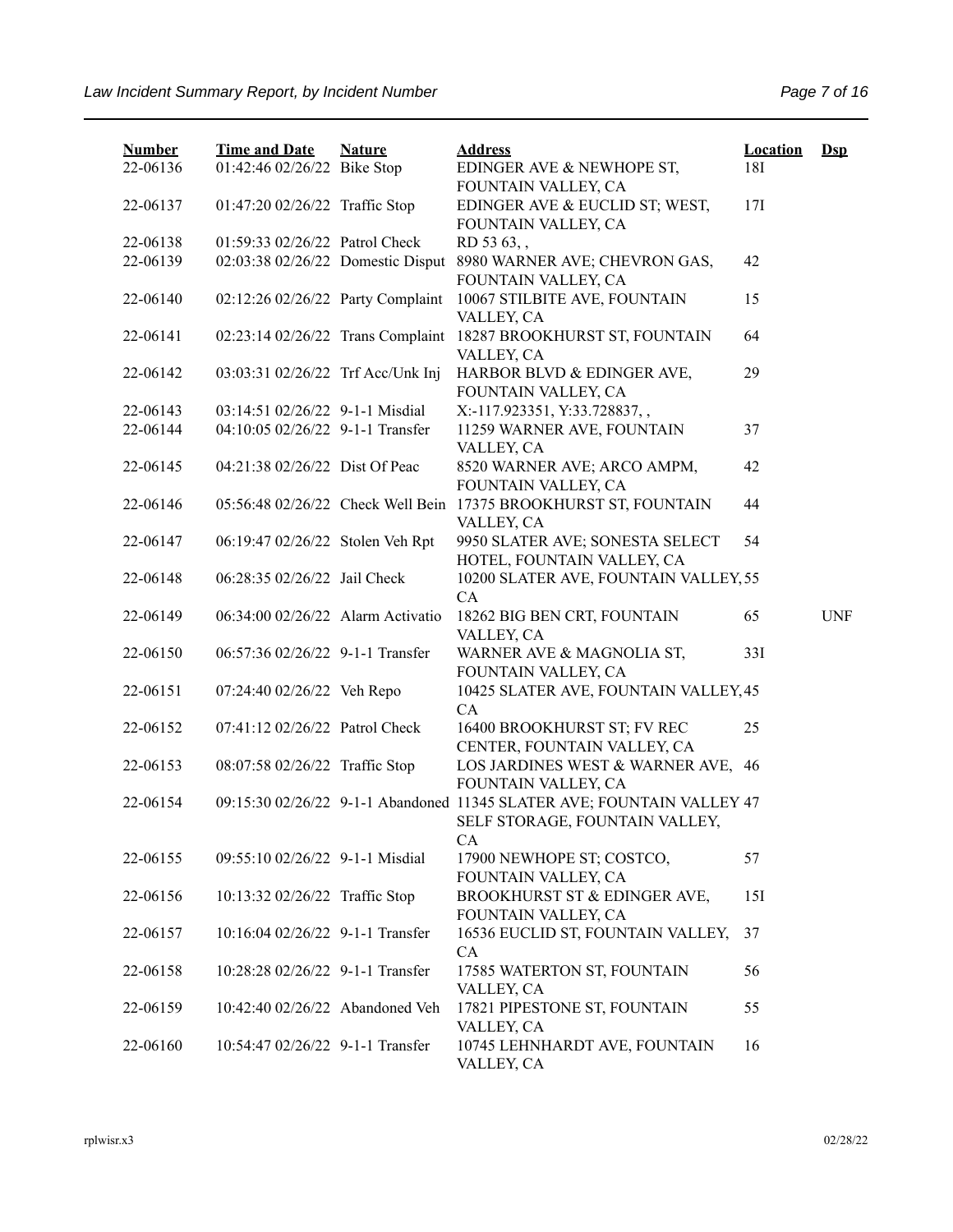| <b>Number</b><br>22-06161 | <b>Time and Date</b><br>10:56:59 02/26/22 Attempt Suicide | <b>Nature</b> | <b>Address</b><br>10260 WARNER AVE # D, FOUNTAIN                                    | <b>Location</b><br>45 | $Dsp$      |
|---------------------------|-----------------------------------------------------------|---------------|-------------------------------------------------------------------------------------|-----------------------|------------|
| 22-06162                  | 11:21:39 02/26/22 9-1-1 Misdial                           |               | VALLEY, CA<br>18305 MT LANGLEY ST; THE STORAGE 66                                   |                       |            |
| 22-06163                  | 11:33:37 02/26/22 9-1-1 Open Line                         |               | PLACE, FOUNTAIN VALLEY, CA<br>11370 MT BODIE ST, FOUNTAIN                           | 27                    |            |
|                           |                                                           |               | VALLEY, CA                                                                          |                       |            |
| 22-06164                  | 11:48:23 02/26/22 Keep The Peace                          |               | 18279 BROOKHURST ST # 8, FOUNTAIN 64<br>VALLEY, CA                                  |                       |            |
| 22-06165                  |                                                           |               | 12:01:47 02/26/22 Occupied Veh Ch 9091 GARFIELD AVE; SAVERS,<br>FOUNTAIN VALLEY, CA | 73                    |            |
| 22-06166                  | 12:29:02 02/26/22 9-1-1 Transfer                          |               | 17110 BROOKHURST ST; CHAMPIONS<br>BOWLING AND EMBROIDERY,<br>FOUNTAIN VALLEY, CA    | 45                    |            |
| 22-06167                  | 12:39:06 02/26/22 9-1-1 Transfer                          |               | 16803 MAPLE ST; FOUNTAIN GARDENS 33<br>GUEST HOME, FOUNTAIN VALLEY, CA              |                       |            |
| 22-06168                  | 13:05:50 02/26/22 Citizen Assist                          |               | 8912 NIGHTINGALE AVE, FOUNTAIN<br>VALLEY, CA                                        | 72                    |            |
| 22-06169                  | 13:07:48 02/26/22 Priv Prop Imp                           |               | 16650 HARBOR BLVD, FOUNTAIN<br>VALLEY, CA                                           | 39                    |            |
| 22-06170                  | 13:21:12 02/26/22 Property Rpt                            |               | 18400 BIRCH ST, FOUNTAIN VALLEY,<br><b>CA</b>                                       | 64                    |            |
| 22-06171                  | 13:24:00 02/26/22 Veh Burg Rpt                            |               | 16573 APPLE ST, FOUNTAIN VALLEY,<br>CA                                              | 34                    |            |
| 22-06172                  | 13:25:04 02/26/22 9-1-1 Misdial                           |               | 19062 BUSHARD ST,,                                                                  |                       |            |
| 22-06173                  | 13:28:00 02/26/22 Inj Traffic Acc                         |               | MAGNOLIA ST & WARNER AVE,<br>FOUNTAIN VALLEY, CA                                    | 33I                   |            |
| 22-06174                  | 13:39:38 02/26/22 Keep The Peace                          |               | 10345 LA DESPENSA AVE, FOUNTAIN<br>VALLEY, CA                                       | 55                    |            |
| 22-06175                  | 14:17:09 02/26/22 Veh Burg Rpt                            |               | 16570 SILKTREE ST, FOUNTAIN<br>VALLEY, CA                                           | 34                    |            |
| 22-06176                  | 14:21:20 02/26/22 9-1-1 Open Line                         |               | 11250 WARNER AVE, FOUNTAIN<br>VALLEY, CA                                            | 47                    |            |
| 22-06177                  | 14:35:28 02/26/22 Fvmc Violation                          |               | 16400 BROOKHURST ST; FV REC<br>CENTER, FOUNTAIN VALLEY, CA                          | 25                    |            |
| 22-06178                  | 14:47:51 02/26/22 Illegal Parking                         |               | 16803 MT FLETCHER CIR, FOUNTAIN<br>VALLEY, CA                                       | 37                    |            |
| 22-06179                  | 15:07:49 02/26/22 Citizen Assist                          |               | 10256 LA HACIENDA AVE # A21,<br>FOUNTAIN VALLEY, CA                                 | 45                    |            |
| 22-06180                  | 15:22:29 02/26/22 Alarm Activatio                         |               | 18836 BROOKHURST ST, FOUNTAIN<br>VALLEY, CA                                         | 75                    | <b>UNF</b> |
| 22-06181                  | 15:35:11 02/26/22 9-1-1 Transfer                          |               | 16538 REDWOOD CIR, FOUNTAIN<br>VALLEY, CA                                           | 34                    |            |
| 22-06182                  | 15:39:03 02/26/22 Priv Prop Imp                           |               | 16061 BROOKHURST ST, FOUNTAIN<br>VALLEY, CA                                         | 24                    |            |
| 22-06183                  | 15:44:02 02/26/22 Non Injury Tc                           |               | BROOKHURST ST & ELLIS AVE; E/OF,<br>FOUNTAIN VALLEY, CA                             | 65I                   |            |
| 22-06184                  | 15:42:23 02/26/22 Stolen Veh Rpt                          |               | 10115 TALBERT AVE; ESPORTA<br>FITNESS, FOUNTAIN VALLEY, CA                          | 55                    |            |
| 22-06185                  | 15:52:30 02/26/22 Non Injury Tc                           |               | ELLIS AVE & BROOKHURST ST; W/OF,<br>FOUNTAIN VALLEY, CA                             | 65I                   |            |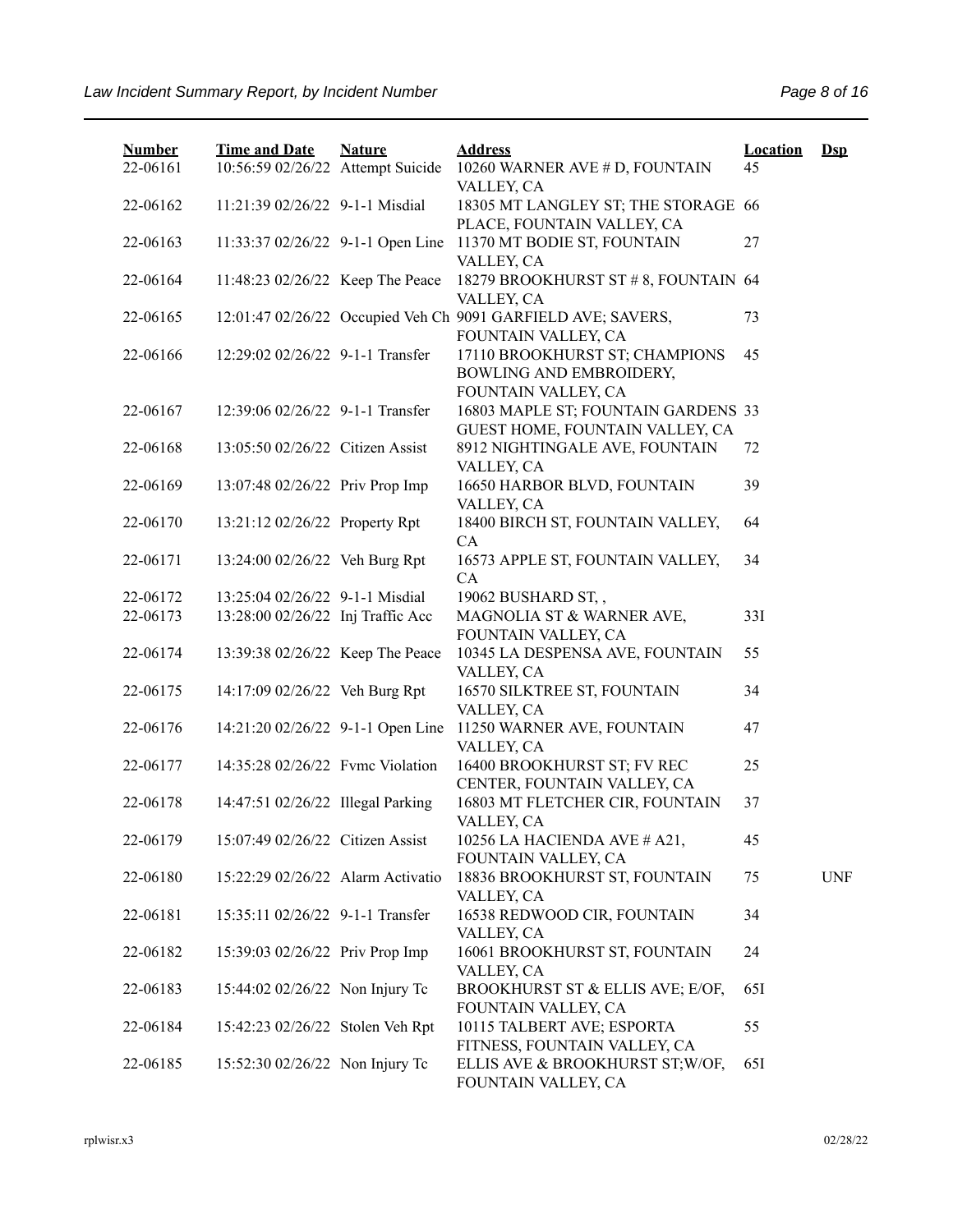| <b>Number</b><br>22-06186 | <b>Time and Date</b>              | <b>Nature</b> | <b>Address</b><br>15:53:39 02/26/22 9-1-1 Open Line X:-117.938028, Y:33.737345,,            | <b>Location</b> | $Ds$       |
|---------------------------|-----------------------------------|---------------|---------------------------------------------------------------------------------------------|-----------------|------------|
| 22-06187                  | 15:57:38 02/26/22 Traffic Hazard  |               | HARBOR BLVD & EDINGER AVE,<br>FOUNTAIN VALLEY, CA                                           | OUT29           |            |
| 22-06188                  | 16:03:04 02/26/22 Traffic Stop    |               | MAGNOLIA ST & LA PALOMA AVE,<br>FOUNTAIN VALLEY, CA                                         | 43              |            |
| 22-06189                  |                                   |               | 16:13:39 02/26/22 Veh Tampering R LA ALAMEDA AVE & BROOKHURST ST, 45<br>FOUNTAIN VALLEY, CA |                 |            |
| 22-06190                  | 16:17:41 02/26/22 Outside Agency  |               | 18960 BROOKHURST ST; ECO TOWN,<br>FOUNTAIN VALLEY, CA                                       | 75              |            |
| 22-06191                  | 16:27:42 02/26/22 9-1-1 Transfer  |               | 11360 WARNER AVE, FOUNTAIN<br>VALLEY, CA                                                    | 47              |            |
| 22-06192                  | 16:40:37 02/26/22 Traffic Stop    |               | EUCLID ST & BELLFLOWER AVE,<br>FOUNTAIN VALLEY, CA                                          | 27              |            |
| 22-06193                  | 16:49:18 02/26/22 Dog Issue       |               | 11085 WARNER AVE; STATER<br>BROTHERS, FOUNTAIN VALLEY, CA                                   | 37              |            |
| 22-06194                  | 16:52:55 02/26/22 9-1-1 Transfer  |               | 11300 WARNER AVE # B112, FOUNTAIN 47<br>VALLEY, CA                                          |                 |            |
| 22-06195                  | 17:00:58 02/26/22 9-1-1 Open Line |               | 10035 ELLIS AVE, FOUNTAIN VALLEY,<br>CA                                                     | 65              |            |
| 22-06196                  | 17:21:33 02/26/22 Trans Complaint |               | 10962 WARNER AVE, FOUNTAIN<br>VALLEY, CA                                                    | 46              |            |
| 22-06197                  | 17:27:26 02/26/22 Citizen Assist  |               | 17040 SAN BRUNO ST, FOUNTAIN<br>VALLEY, CA                                                  | 45              |            |
| 22-06198                  |                                   |               | 17:47:08 02/26/22 Trans Complaint EDINGER AVE & BROOKHURST ST,<br>FOUNTAIN VALLEY, CA       | 15I             |            |
| 22-06199                  | 18:03:34 02/26/22 Drunk Driver    |               | ELLIS AVE & NEWLAND ST, FOUNTAIN 62I<br>VALLEY, CA                                          |                 |            |
| 22-06200                  | 18:25:43 02/26/22 9-1-1 Transfer  |               | 8728 CANARY AVE, FOUNTAIN VALLEY, 72<br>CA                                                  |                 |            |
| 22-06201                  | 18:36:03 02/26/22 Jail Check      |               | 10200 SLATER AVE, FOUNTAIN VALLEY, 55<br>CA                                                 |                 |            |
| 22-06202                  | 19:15:24 02/26/22 Trans Complaint |               | 17431 BROOKHURST ST # A; THAI BY<br>SUSHI ON FIRE, FOUNTAIN VALLEY, CA                      | 44              |            |
| 22-06203                  | 19:10:49 02/26/22 Information     |               | 9786 DEBIOIS AVE, FOUNTAIN VALLEY, 14<br>CA                                                 |                 |            |
| 22-06204                  | 19:42:25 02/26/22 Vandalism Now   |               | 18399 SANTA CARLOTTA ST, FOUNTAIN 62<br>VALLEY, CA                                          |                 |            |
| 22-06205                  | 19:47:55 02/26/22 Keep The Peace  |               | 9024 WARNER AVE; MOBIL GAS,<br>FOUNTAIN VALLEY, CA                                          | 43              |            |
| 22-06206                  | 20:05:57 02/26/22 Alarm Activatio |               | 18720 LAS FLORES ST; GISLER<br>SCHOOL, FOUNTAIN VALLEY, CA                                  | 75              | <b>UNF</b> |
| 22-06207                  | 20:13:03 02/26/22 Drunk Driver    |               | WARNER AVE & BROOKHURST ST,<br>FOUNTAIN VALLEY, CA                                          | 35I             |            |
| 22-06208                  | 20:34:00 02/26/22 Noise Complaint |               | 10367 SLATER AVE, FOUNTAIN VALLEY, 45<br>CA                                                 |                 |            |
| 22-06209                  | 21:25:31 02/26/22 Civil Issue     |               | 16425 HARBOR BLVD, FOUNTAIN<br>VALLEY, CA                                                   | 28              |            |
| 22-06210                  |                                   |               | 21:33:07 02/26/22 Noise Complaint 10367 SLATER AVE, FOUNTAIN VALLEY, 45<br>CA               |                 |            |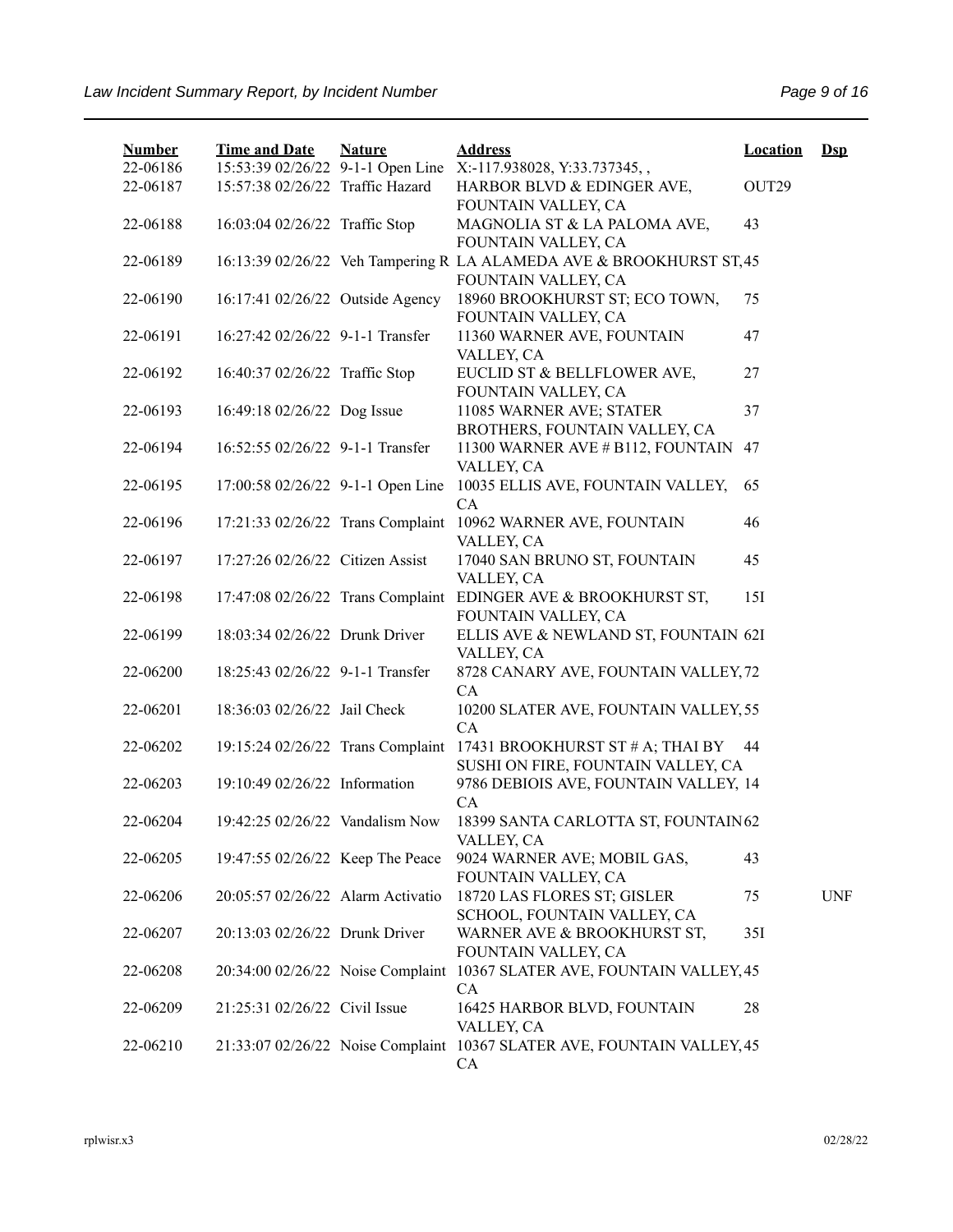| <b>Number</b><br>22-06211 | <b>Time and Date</b><br>21:42:40 02/26/22 Battery Now | <b>Nature</b> | <b>Address</b><br>17150 BROOKHURST ST # B; WING<br>STOP, FOUNTAIN VALLEY, CA     | <b>Location</b><br>45 | $Ds$       |
|---------------------------|-------------------------------------------------------|---------------|----------------------------------------------------------------------------------|-----------------------|------------|
| 22-06212                  | 21:57:51 02/26/22 Susp Circs                          |               | 9320 TALBERT AVE; FV MOBILE<br>ESTATES, FOUNTAIN VALLEY, CA                      | 63                    |            |
| 22-06213                  | 22:04:06 02/26/22 Outside Agency                      |               | EDINGER / PARKSIDE,,                                                             |                       |            |
| 22-06214                  | 22:03:24 02/26/22 9-1-1 Transfer                      |               | 12194 CALENDULA AVE, FOUNTAIN<br>VALLEY, CA                                      | 29                    |            |
| 22-06215                  | 22:00:26 02/26/22 9-1-1 Misdial                       |               | 16030 WASHBURN ST, FOUNTAIN<br>VALLEY, CA                                        | 27                    |            |
| 22-06216                  | 22:09:08 02/26/22 Alarm Activatio                     |               | 17070 Magnolia ST, FOUNTAIN VALLEY,<br>CA                                        | 43                    | <b>UNF</b> |
| 22-06217                  | 22:17:28 02/26/22 Fireworks                           |               | 17101 BUSHARD ST; SPEC SERVICES,<br>FOUNTAIN VALLEY, CA                          | 43                    |            |
| 22-06218                  | 22:18:13 02/26/22 Fireworks                           |               | 17199 BUTTONWOOD ST, FOUNTAIN<br>VALLEY, CA                                      | 44                    |            |
| 22-06219                  | 22:39:08 02/26/22 Traffic Stop                        |               | SLATER AVE & BUSHARD ST; EAST OF, 44I<br>FOUNTAIN VALLEY, CA                     |                       |            |
| 22-06220                  | 22:46:20 02/26/22 Traffic Stop                        |               | SLATER AVE & BUSHARD ST,<br>FOUNTAIN VALLEY, CA                                  | 44I                   |            |
| 22-06221                  | 22:46:28 02/26/22 Non Injury Tc                       |               | EUCLID ST & EDINGER AVE, FOUNTAIN17I<br>VALLEY, CA                               |                       |            |
| 22-06222                  | 21:44:31 02/26/22 9-1-1 Misdial                       |               | 17150 BROOKHURST ST # B; WING<br>STOP, FOUNTAIN VALLEY, CA                       | 45                    |            |
| 22-06223                  | 23:10:33 02/26/22 Alarm Activatio                     |               | 18262 BIG BEN CRT, FOUNTAIN                                                      | 65                    | <b>UNF</b> |
| 22-06224                  | 23:32:13 02/26/22 Traffic Stop                        |               | VALLEY, CA<br>TALBERT AVE & EUCLID ST, FOUNTAIN 57I                              |                       |            |
| 22-06225                  | 23:31:19 02/26/22 Trans Complaint                     |               | VALLEY, CA<br>17280 NEWHOPE ST, FOUNTAIN                                         | 48                    |            |
| 22-06226                  | 23:37:14 02/26/22 Alarm Activatio                     |               | VALLEY, CA<br>18727 BROOKHURST ST, FOUNTAIN<br>VALLEY, CA                        | 74                    | <b>UNF</b> |
| 22-06227                  | 23:49:09 02/26/22 Drunk Driver                        |               | ELLIS AVE & MAGNOLIA ST,<br>FOUNTAIN VALLEY, CA                                  | 63I                   |            |
| 22-06228                  | 00:05:34 02/27/22 9-1-1 Misdial                       |               | 11669 EDINGER AVE, FOUNTAIN<br>VALLEY, CA                                        | 28                    |            |
| 22-06229                  |                                                       |               | 00:10:31 02/27/22 Music Complaint 17816 BUSHARD ST; FVHS, FOUNTAIN<br>VALLEY, CA | 54                    |            |
| 22-06230                  | 00:16:40 02/27/22 Patrol Check                        |               | 9105 RECREATION CIR; FV SKATING<br>CENTER, FOUNTAIN VALLEY, CA                   | 33                    |            |
| 22-06231                  | 00:28:49 02/27/22 Attempt Suicide                     |               | 9442 FLICKER AVE, FOUNTAIN VALLEY, 73<br>CA                                      |                       |            |
| 22-06232                  | 00:37:03 02/27/22 Outside Agency                      |               | 10221 JENNRICH, GG,,                                                             |                       |            |
| 22-06233                  | 02:29:58 02/27/22 Drunk Driver                        |               | TALBERT AVE & MT WASHINGTON ST, 67                                               |                       |            |
|                           |                                                       |               | FOUNTAIN VALLEY, CA                                                              |                       |            |
| 22-06234                  | 02:33:26 02/27/22 Viol Court Orde                     |               | 17200 NEWHOPE ST #317, FOUNTAIN<br>VALLEY, CA                                    | 48                    |            |
| 22-06235                  |                                                       |               | 02:56:08 02/27/22 Music Complaint 10275 SLATER AVE #103, FOUNTAIN<br>VALLEY, CA  | 45                    |            |
| 22-06236                  | 03:06:39 02/27/22 Patrol Check                        |               | RD 62,,                                                                          |                       |            |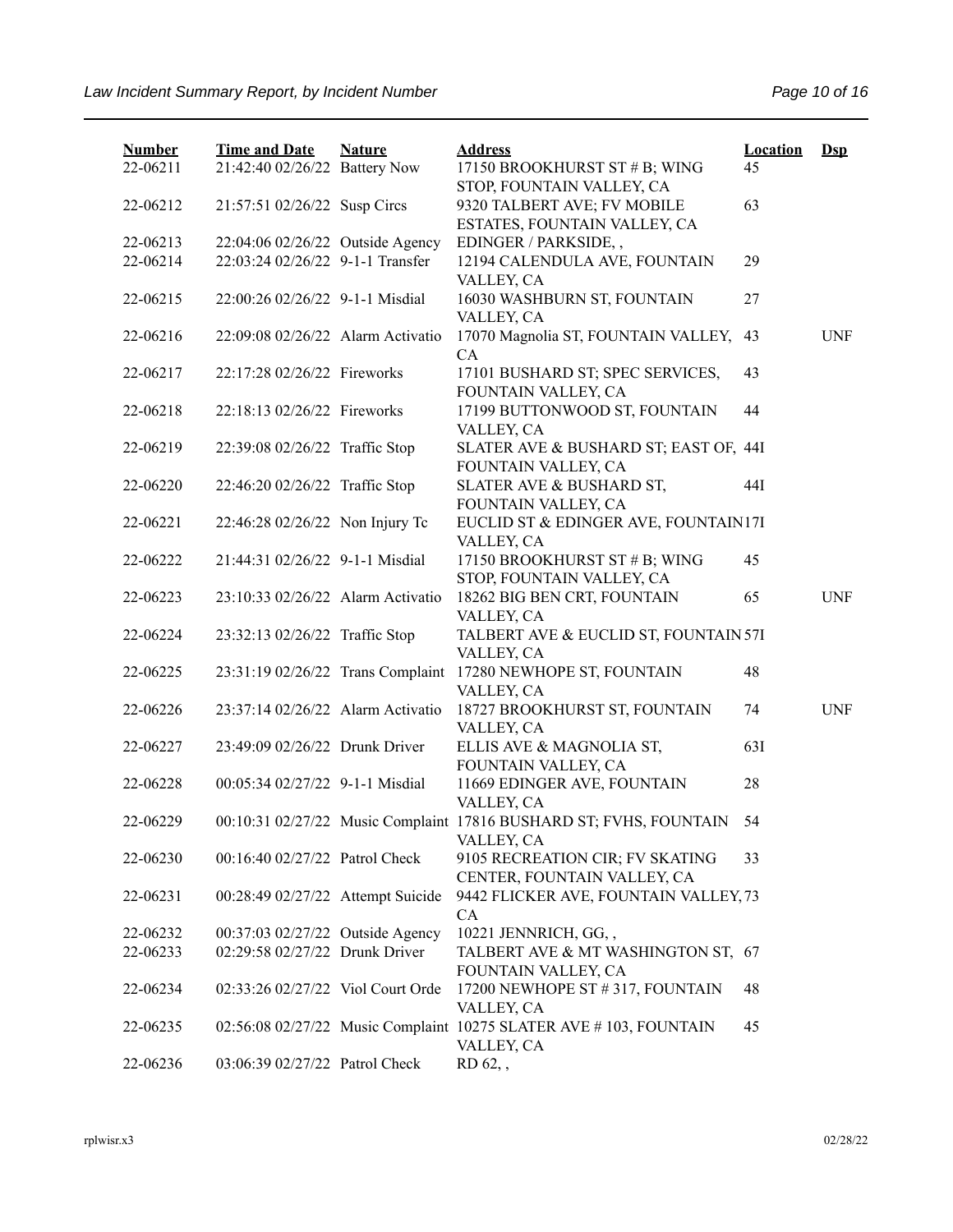| <b>Number</b><br>22-06237 | <b>Time and Date</b>              | <b>Nature</b> | <b>Address</b><br>03:11:27 02/27/22 Music Complaint 17362 SANTA LUCIA ST, FOUNTAIN     | <b>Location</b><br>42 | $\mathbf{Dsp}$ |
|---------------------------|-----------------------------------|---------------|----------------------------------------------------------------------------------------|-----------------------|----------------|
|                           |                                   |               | VALLEY, CA                                                                             |                       |                |
| 22-06238                  | 03:14:28 02/27/22 Patrol Check    |               | RD 45,,                                                                                |                       |                |
| 22-06239                  | 03:17:36 02/27/22 Drunk Driver    |               | EUCLID ST & 405, FOUNTAIN VALLEY, 67<br>CA                                             |                       |                |
| 22-06240                  | 03:34:41 02/27/22 Patrol Check    |               | RD 63,,                                                                                |                       |                |
| 22-06241                  | 03:41:40 02/27/22 Traffic Stop    |               | MAGNOLIA ST & SLATER AVE,<br>FOUNTAIN VALLEY, CA                                       | 43I                   |                |
| 22-06242                  | 03:54:31 02/27/22 Patrol Check    |               | RD 44,,                                                                                |                       |                |
| 22-06243                  | 04:06:14 02/27/22 Patrol Check    |               | RD 43,,                                                                                |                       |                |
| 22-06244                  | 04:10:59 02/27/22 Patrol Check    |               | RD 34,,                                                                                |                       |                |
| 22-06245                  | 04:20:37 02/27/22 9-1-1 Misdial   |               | 17816 BUSHARD ST; FVHS, FOUNTAIN<br>VALLEY, CA                                         | 54                    |                |
| 22-06246                  | 04:39:03 02/27/22 Susp Noises     |               | 18405 BROOKHURST ST; RALPHS,<br>FOUNTAIN VALLEY, CA                                    | 64                    |                |
| 22-06247                  | 04:43:10 02/27/22 Traffic Hazard  |               | BROOKHURST ST & WARNER AVE,<br>FOUNTAIN VALLEY, CA                                     | 35I                   |                |
| 22-06248                  | 06:27:41 02/27/22 Jail Check      |               | 10200 SLATER AVE, FOUNTAIN VALLEY, 55<br>CA                                            |                       |                |
| 22-06249                  | 06:30:46 02/27/22 Alarm Activatio |               | 18262 BIG BEN CRT, FOUNTAIN<br>VALLEY, CA                                              | 65                    | <b>UNF</b>     |
| 22-06250                  | 06:42:25 02/27/22 Battery Rpt     |               | 8980 WARNER AVE; CHEVRON GAS,<br>FOUNTAIN VALLEY, CA                                   | 42                    |                |
| 22-06251                  | 06:53:13 02/27/22 Keep The Peace  |               | 11470 EDINGER AVE; TTN AUTO<br>REPAIR AND SMOG CHECK, FOUNTAIN                         | 27                    |                |
|                           |                                   |               | VALLEY, CA                                                                             |                       |                |
| 22-06252                  | 07:58:54 02/27/22 Traffic Stop    |               | EUCLID ST & TALBERT AVE, FOUNTAIN57I<br>VALLEY, CA                                     |                       |                |
| 22-06253                  | 08:02:07 02/27/22 9-1-1 Misdial   |               | 17608 FREMONT ST, FOUNTAIN<br>VALLEY, CA                                               | 54                    |                |
| 22-06254                  | 08:03:58 02/27/22 Traffic Stop    |               | EUCLID ST & TALBERT AVE, FOUNTAIN57I<br>VALLEY, CA                                     |                       |                |
| 22-06255                  | 08:05:06 02/27/22 Threats Rpt     |               | 18614 BROOKHURST ST, FOUNTAIN<br>VALLEY, CA                                            | 75                    |                |
| 22-06256                  | 08:11:39 02/27/22 Dog Issue       |               | WARNER AVE & EUCLID ST, FOUNTAIN 37I<br>VALLEY, CA                                     |                       |                |
| 22-06257                  | 08:54:20 02/27/22 Fvmc Violation  |               | 9197 NADINE RIVER CIR, FOUNTAIN<br>VALLEY, CA                                          | 63                    |                |
| 22-06258                  | 09:21:29 02/27/22 9-1-1 Incomplet |               | 17110 BROOKHURST ST; CHAMPIONS<br>BOWLING AND EMBROIDERY,<br>FOUNTAIN VALLEY, CA       | 45                    |                |
| 22-06259                  | 09:19:57 02/27/22 9-1-1 Transfer  |               | 17150 EUCLID ST, FOUNTAIN VALLEY,<br>CA                                                | 47                    |                |
| 22-06260                  | 09:28:38 02/27/22 Grand Theft Rpt |               | 10700 SPENCER AVE; HOME AND<br><b>GARDEN COLLECTION, FOUNTAIN</b><br>VALLEY, CA        | 66                    |                |
| 22-06261                  |                                   |               | 09:38:13 02/27/22 Check Well Bein 11291 TALBERT AVE; TACO BELL,<br>FOUNTAIN VALLEY, CA | 57                    |                |
| 22-06262                  |                                   |               | 09:40:11 02/27/22 9-1-1 Abandoned 10421 WARNER AVE, FOUNTAIN<br>VALLEY, CA             | 45                    |                |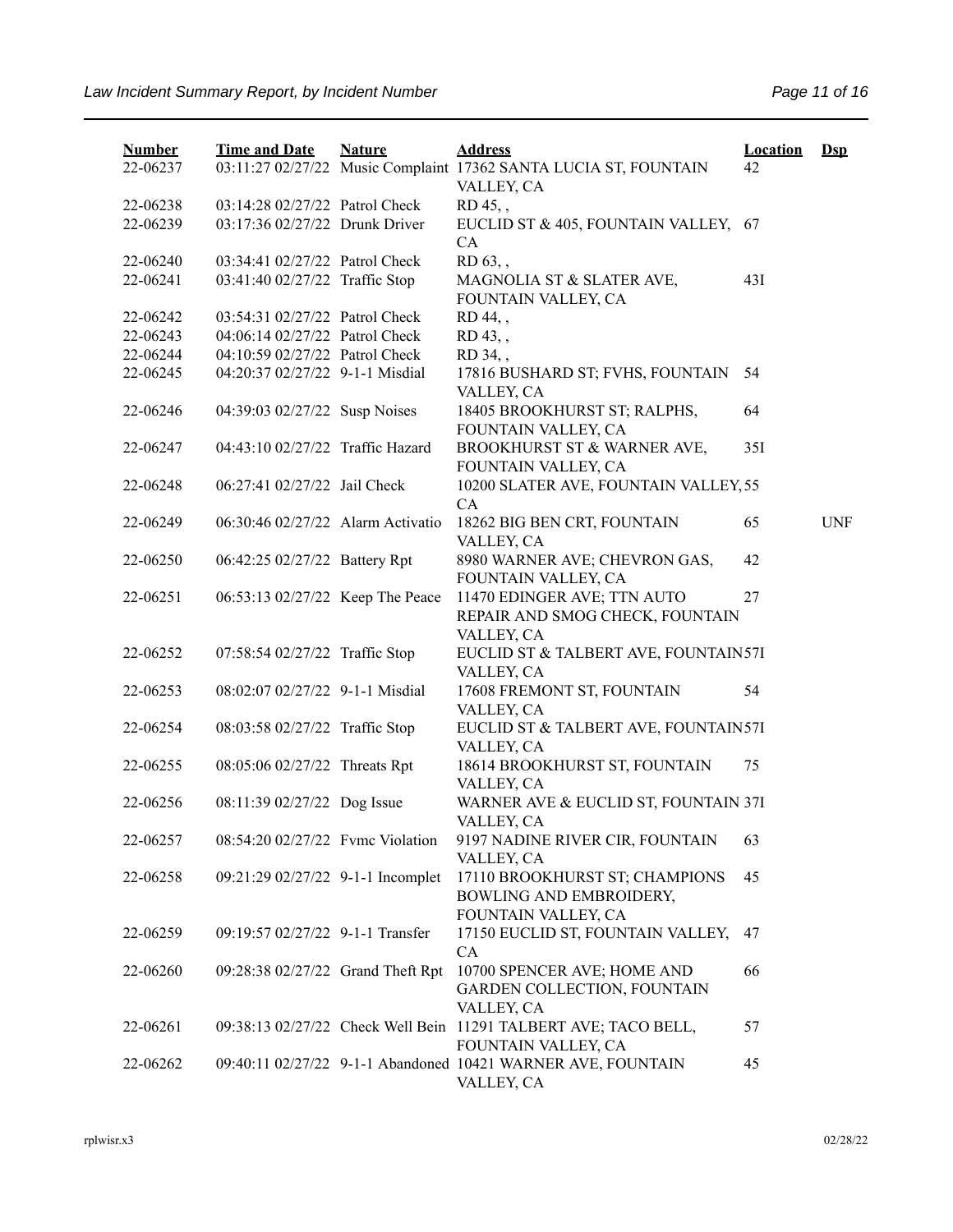| <b>Number</b> | <b>Time and Date</b>              | <b>Nature</b> | <b>Address</b>                                                                   | <b>Location</b> | $\mathbf{Dsp}$ |
|---------------|-----------------------------------|---------------|----------------------------------------------------------------------------------|-----------------|----------------|
| 22-06263      | 09:43:28 02/27/22 Traffic Stop    |               | EUCLID ST & SLATER AVE, FOUNTAIN<br>VALLEY, CA                                   | 47I             |                |
| 22-06264      | 09:40:54 02/27/22 Susp Subj       |               | 9065 WARNER AVE; FLOOR AND<br>DECOR, FOUNTAIN VALLEY, CA                         | 33              |                |
| 22-06265      | 09:54:43 02/27/22 Traffic Stop    |               | MT HOPE ST & WARNER AVE; PALM                                                    | 47              |                |
| 22-06266      | 10:02:34 02/27/22 Traffic Stop    |               | ISLAND, FOUNTAIN VALLEY, CA<br>NEWHOPE ST & WARNER AVE,                          | 38I             |                |
| 22-06267      | 10:08:48 02/27/22 Abandoned Veh   |               | FOUNTAIN VALLEY, CA<br>15901 RHODOLITE CRT, FOUNTAIN                             | 16              |                |
| 22-06268      | 10:23:18 02/27/22 Traffic Stop    |               | VALLEY, CA<br>EUCLID ST & WARNER AVE; 7-11,<br>FOUNTAIN VALLEY, CA               | 37I             |                |
| 22-06269      | 10:35:59 02/27/22 Illegal Solicit |               | EDINGER AVE & BROOKHURST ST,<br>FOUNTAIN VALLEY, CA                              | 15I             |                |
| 22-06270      |                                   |               | 10:37:21 02/27/22 Veh Tampering R 10443 SLATER AVE # 104, FOUNTAIN<br>VALLEY, CA | 45              |                |
| 22-06271      | 10:45:33 02/27/22 9-1-1 Transfer  |               | BEACH / ELLIS,,                                                                  |                 |                |
| 22-06272      | 10:52:22 02/27/22 Traffic Stop    |               | EDINGER AVE & BROOKHURST ST,<br>FOUNTAIN VALLEY, CA                              | 15I             |                |
| 22-06273      | 10:54:51 02/27/22 Traffic Stop    |               | BROOKHURST ST & EDINGER AVE,<br>FOUNTAIN VALLEY, CA                              | 15I             |                |
| 22-06274      | 11:08:57 02/27/22 9-1-1 Transfer  |               | 18260 FALLENLEAF CIR, FOUNTAIN<br>VALLEY, CA                                     | 63              |                |
| 22-06275      | 11:12:50 02/27/22 Direct Pat/Traf |               | BROOKHURST ST & TALBERT AVE,                                                     | 551             |                |
| 22-06276      | 11:13:38 02/27/22 Traffic Stop    |               | FOUNTAIN VALLEY, CA<br>BROOKHURST ST & QUAIL AVE,                                | 65              |                |
| 22-06277      | 11:18:27 02/27/22 Direct Pat/Traf |               | FOUNTAIN VALLEY, CA<br>MAGNOLIA ST & WARNER AVE,                                 | 33I             |                |
| 22-06278      | 11:25:59 02/27/22 9-1-1 Transfer  |               | FOUNTAIN VALLEY, CA<br>11065 BELLFLOWER AVE, FOUNTAIN                            | 27              |                |
| 22-06279      | 11:28:19 02/27/22 Traffic Stop    |               | VALLEY, CA<br>BROOKHURST ST & TALBERT AVE,<br>FOUNTAIN VALLEY, CA                | 551             |                |
| 22-06280      | 11:30:10 02/27/22 Traffic Stop    |               | MAGNOLIA ST & WARNER AVE,<br>FOUNTAIN VALLEY, CA                                 | 33I             |                |
| 22-06281      | 11:32:51 02/27/22 Road Rage       |               | BROOKHURST ST & 405, FOUNTAIN<br>VALLEY, CA                                      | 55              |                |
| 22-06282      | 11:58:40 02/27/22 9-1-1 Open Line |               | 11552 EDINGER AVE, SANTA ANA, CA                                                 | 28              |                |
| 22-06283      | 11:58:34 02/27/22 Alarm Activatio |               | 18629 BROOKHURST ST, FOUNTAIN<br>VALLEY, CA                                      | 74              | <b>UNF</b>     |
| 22-06284      | 12:09:50 02/27/22 Fyme Violation  |               | 16042 MAGNOLIA ST; GREEN FARM<br>MARKET, FOUNTAIN VALLEY, CA                     | 23              |                |
| 22-06285      | 12:12:05 02/27/22 Fire            |               | 11964 GLOXINIA AVE, FOUNTAIN<br>VALLEY, CA                                       | 18              |                |
| 22-06286      | 12:17:39 02/27/22 9-1-1 Transfer  |               | 17290 ELM ST, FOUNTAIN VALLEY, CA                                                | 43              |                |
| 22-06287      | 12:25:22 02/27/22 Other Type Call |               | 15972 EUCLID ST # A; TAN HOANG                                                   | 17              |                |
|               |                                   |               | HUONG BAKERY AND DELI, FOUNTAIN<br>VALLEY, CA                                    |                 |                |
| 22-06288      | 12:35:38 02/27/22 Hailed By Citiz |               | 15972 EUCLID ST, FOUNTAIN VALLEY, 17<br>CA                                       |                 |                |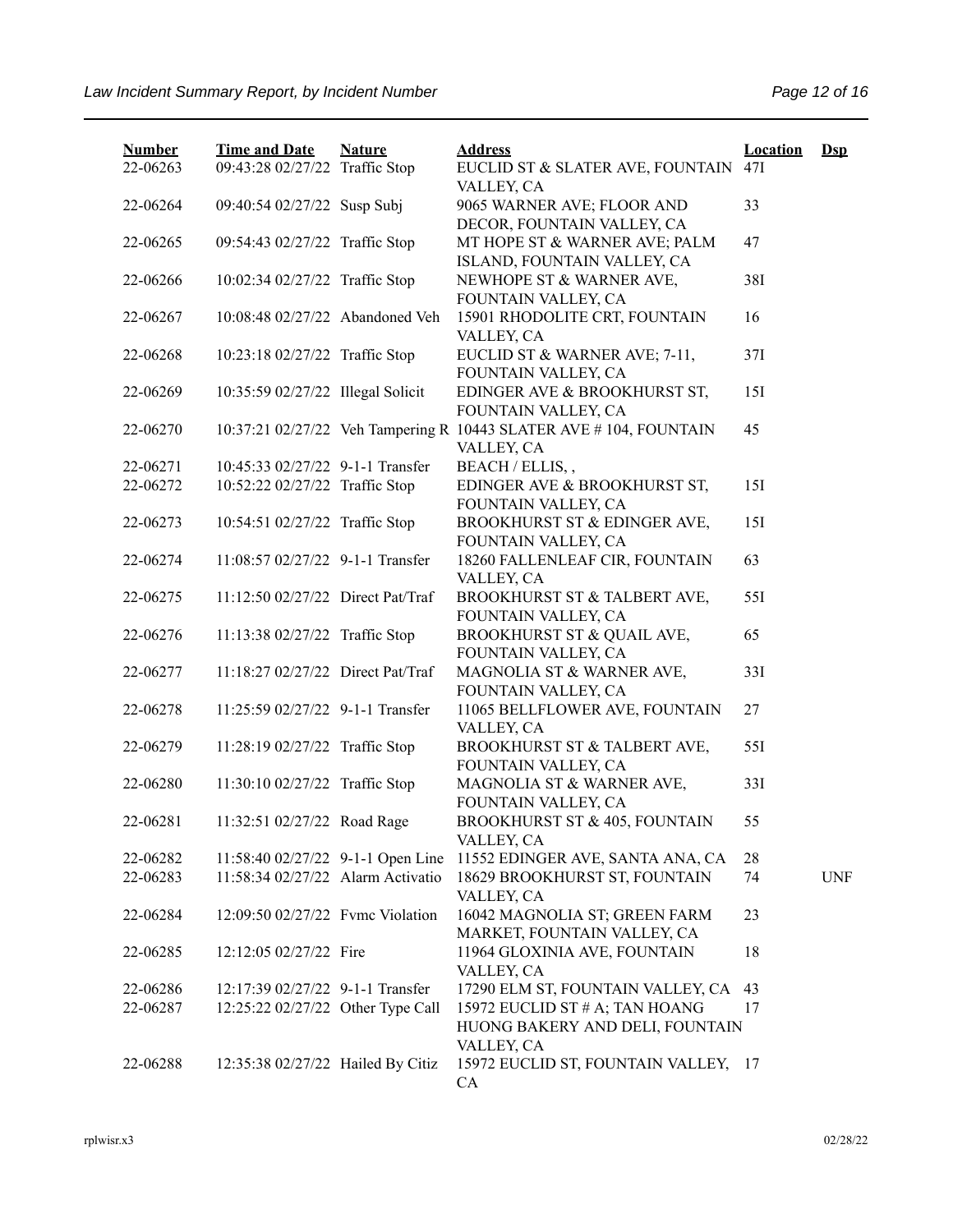| <b>Number</b> | <b>Time and Date</b>              | <b>Nature</b> | <b>Address</b>                                                                          | <b>Location</b> | $\mathbf{Dsp}$ |
|---------------|-----------------------------------|---------------|-----------------------------------------------------------------------------------------|-----------------|----------------|
| 22-06289      | 12:46:04 02/27/22 Petty Theft Now |               | 18920 BROOKHURST ST; GROCERY<br>OUTLET, FOUNTAIN VALLEY, CA                             | 75              |                |
| 22-06290      | 12:47:58 02/27/22 Threats Rpt     |               | 17816 BUSHARD ST; FVHS, FOUNTAIN<br>VALLEY, CA                                          | 54              |                |
| 22-06291      | 12:49:53 02/27/22 Illegal Parking |               | 11792 AZALEA AVE, FOUNTAIN<br>VALLEY, CA                                                | 28              |                |
| 22-06292      | 13:12:23 02/27/22 Supplemental Rt |               | 17150 BROOKHURST ST # C, FOUNTAIN 45<br>VALLEY, CA                                      |                 |                |
| 22-06293      | 13:11:25 02/27/22 Check Well Bein |               | 16201 HARBOR BLVD # A; WALGREENS, 28<br>FOUNTAIN VALLEY, CA                             |                 |                |
| 22-06294      | 13:21:13 02/27/22 9-1-1 Misdial   |               | 18111 BROOKHURST ST; MEMORIAL<br>CARE ORANGE COAST MEDICAL CENT,                        | 64              |                |
| 22-06295      | 13:27:58 02/27/22 9-1-1 Text      |               | FOUNTAIN VALLEY, CA<br>SANTA MARIANA ST & TERN AVE,<br>FOUNTAIN VALLEY, CA              | 72              |                |
| 22-06296      | 13:36:23 02/27/22 9-1-1 Misdial   |               | 18111 BROOKHURST ST; MEMORIAL<br>CARE ORANGE COAST MEDICAL CENT,<br>FOUNTAIN VALLEY, CA | 64              |                |
| 22-06297      |                                   |               | 13:35:55 02/27/22 Non Inj-H&R Rpt NEWHOPE ST & SOUTHPARK AVE,<br>FOUNTAIN VALLEY, CA    | 57              |                |
| 22-06298      | 13:46:36 02/27/22 9-1-1 Transfer  |               | 16835 BROOKSHURST ST, FOUNTAIN<br>VALLEY, CA                                            | 34              |                |
| 22-06299      | 13:57:43 02/27/22 9-1-1 Misdial   |               | 18111 BROOKHURST ST; MEMORIAL<br>CARE ORANGE COAST MEDICAL CENT,<br>FOUNTAIN VALLEY, CA | 64              |                |
| 22-06300      | 14:04:26 02/27/22 9-1-1 Transfer  |               | 16275 HARBOR BLVD; SIZZLER<br>RESTAURANT, FOUNTAIN VALLEY, CA                           | 28              |                |
| 22-06301      | 14:06:05 02/27/22 9-1-1 Misdial   |               | 17077 SAN MATEO ST; CARMEL<br>VILLAGE, FOUNTAIN VALLEY, CA                              | 45              |                |
| 22-06302      | 14:16:20 02/27/22 Dog Issue       |               | 11085 WARNER AVE; STATER<br>BROTHERS, FOUNTAIN VALLEY, CA                               | 37              |                |
| 22-06303      | 14:33:16 02/27/22 Citizen Assist  |               | 9440 EL BLANCO AVE, FOUNTAIN<br>VALLEY, CA                                              | 53              |                |
| 22-06304      | 14:35:20 02/27/22 Property Rpt    |               | 10990 WARNER AVE, FOUNTAIN<br>VALLEY, CA                                                | 46              |                |
| 22-06305      | 14:42:56 02/27/22 9-1-1 Transfer  |               | 18474 MT STEWART CIR, FOUNTAIN<br>VALLEY, CA                                            | 63              |                |
| 22-06306      | 14:55:52 02/27/22 Keep The Peace  |               | 18913 MT DEMETER CIR, FOUNTAIN<br>VALLEY, CA                                            | 72              |                |
| 22-06307      | 14:59:10 02/27/22 Check Well Bein |               | BROOKHURST ST & EDINGER AVE,<br>FOUNTAIN VALLEY, CA                                     | 15I             |                |
| 22-06308      | 15:09:29 02/27/22 Susp Circs      |               | 11035 WARNER AVE; PHO KIM QUY,<br>FOUNTAIN VALLEY, CA                                   | 37              |                |
| 22-06309      | 15:14:33 02/27/22 Lost Prop Rpt   |               | 10200 SLATER AVE, FOUNTAIN VALLEY, 55<br>CA                                             |                 |                |
| 22-06310      | 15:24:39 02/27/22 9-1-1 Transfer  |               | MACARTHUR / HYLAND, COSTA MESA,<br>CA                                                   |                 |                |
| 22-06311      | 15:27:15 02/27/22 Vandalism Rpt   |               | 9770 WINTHROP CIR, FOUNTAIN<br>VALLEY, CA                                               | 34              |                |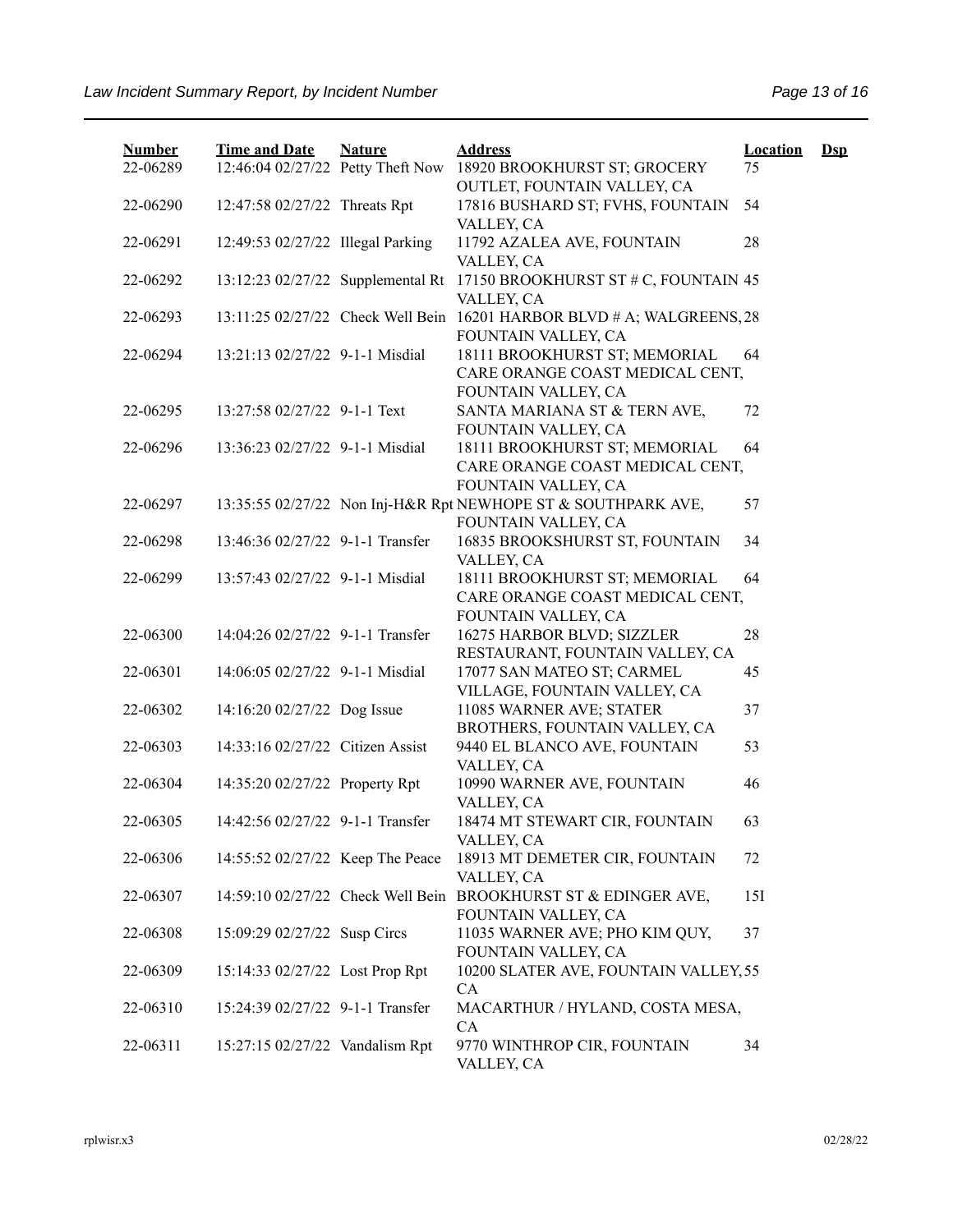| <b>Number</b><br>22-06312 | <b>Time and Date</b><br>15:41:23 02/27/22 9-1-1 Misdial | <b>Nature</b> | <b>Address</b><br>16139 BROOKHURST ST; ORANGE<br>COUNTY MUSIC CONSERVATO,                                          | <b>Location</b><br>24 | $\mathbf{Dsp}$ |
|---------------------------|---------------------------------------------------------|---------------|--------------------------------------------------------------------------------------------------------------------|-----------------------|----------------|
|                           |                                                         |               | FOUNTAIN VALLEY, CA                                                                                                |                       |                |
| 22-06313                  | 15:41:12 02/27/22 Citizen Assist                        |               | 11049 SLATER AVE, FOUNTAIN VALLEY, 47<br><b>CA</b>                                                                 |                       |                |
| 22-06314                  | 15:45:06 02/27/22 Illegal Parking                       |               | 10473 SMOKE RIVER CRT, FOUNTAIN<br>VALLEY, CA                                                                      | 65                    |                |
| 22-06315                  | 15:48:23 02/27/22 9-1-1 Open Line                       |               | 16201 HARBOR BLVD # B; PLANET<br>FITNESS, FOUNTAIN VALLEY, CA                                                      | 28                    |                |
| 22-06316                  | 15:55:32 02/27/22 Traffic Stop                          |               | 17099 BROOKHURST ST; SAMS CLUB,<br>FOUNTAIN VALLEY, CA                                                             | 44                    |                |
| 22-06317                  |                                                         |               | 16:09:26 02/27/22 9-1-1 Abandoned 17110 BROOKHURST ST; CHAMPIONS<br>BOWLING AND EMBROIDERY,<br>FOUNTAIN VALLEY, CA | 45                    |                |
| 22-06318                  | 16:16:02 02/27/22 Keep The Peace                        |               | 18913 MT DEMETER CIR, FOUNTAIN<br>VALLEY, CA                                                                       | 72                    |                |
| 22-06319                  | 16:15:40 02/27/22 9-1-1 Transfer                        |               | 17855 SANTIAGO BLVD, ORANGE, CA                                                                                    |                       |                |
| 22-06320                  | 16:28:23 02/27/22 9-1-1 Misdial                         |               | 10748 COBALT CRT, FOUNTAIN<br>VALLEY, CA                                                                           | 16                    |                |
| 22-06321                  | 16:42:07 02/27/22 Citizen Assist                        |               | 10592 LA PERLA AVE, FOUNTAIN<br>VALLEY, CA                                                                         | 56                    |                |
| 22-06322                  | 17:04:12 02/27/22 9-1-1 Open Line                       |               | 8392 TAMARU DR, HUNTINGTN BCH,<br><b>CA</b>                                                                        |                       |                |
| 22-06323                  | 17:15:23 02/27/22 Domestic Disput                       |               | 16540 HARBOR BLVD # A; SOUTHERN<br>CALIFORNIA VETERINARY, FOUNTAIN<br>VALLEY, CA                                   | 39                    |                |
| 22-06324                  | 17:45:26 02/27/22 9-1-1 Misdial                         |               | 10586 EDINGER AVE, FOUNTAIN<br>VALLEY, CA                                                                          | 26                    |                |
| 22-06325                  | 17:45:55 02/27/22 Lewd Activity                         |               | 16250 HICKORY ST; VISTA VIEW<br>SCHOOL, FOUNTAIN VALLEY, CA                                                        | 23                    |                |
| 22-06326                  | 17:50:05 02/27/22 9-1-1 Misdial                         |               | 11218 EDINGER AVE, SANTA ANA, CA                                                                                   | 27                    |                |
| 22-06327                  | 17:51:18 02/27/22 9-1-1 Transfer                        |               | $405,$ ,                                                                                                           |                       |                |
| 22-06328                  | 17:54:55 02/27/22 Non Injury Tc                         |               | BROOKHURST ST & WARNER AVE,<br>FOUNTAIN VALLEY, CA                                                                 | 351                   |                |
| 22-06329                  | 17:53:10 02/27/22 Trans Complaint                       |               | EDINGER AVE & BROOKHURST ST,<br>FOUNTAIN VALLEY, CA                                                                | 151                   |                |
| 22-06330                  |                                                         |               | 18:19:22 02/27/22 Domestic Disput 11300 WARNER AVE # D207, FOUNTAIN 47<br>VALLEY, CA                               |                       |                |
| 22-06331                  | 18:30:40 02/27/22 9-1-1 Misdial                         |               | 18111 BROOKHURST ST; MEMORIAL<br>CARE ORANGE COAST MEDICAL CENT,<br>FOUNTAIN VALLEY, CA                            | 64                    |                |
| 22-06332                  | 18:45:49 02/27/22 Direct Pat/Traf                       |               | HARBOR CORRIDOR,,                                                                                                  |                       |                |
| 22-06333                  | 18:45:59 02/27/22 Traffic Stop                          |               | HARBOR BLVD & SYLVAN RIVER; N/OF, 29<br>FOUNTAIN VALLEY, CA                                                        |                       |                |
| 22-06334                  | 18:55:04 02/27/22 Trans Complaint                       |               | 10990 WARNER AVE # A; PIONEER<br>PHARMACY, FOUNTAIN VALLEY, CA                                                     | 46                    |                |
| 22-06335                  | 19:14:34 02/27/22 9-1-1 Transfer                        |               | 17077 SAN MATEO ST; CARMEL<br>VILLAGE, FOUNTAIN VALLEY, CA                                                         | 45                    |                |
| 22-06336                  | 19:13:17 02/27/22 Grand Theft Rpt                       |               | 17099 BROOKHURST ST; SAMS CLUB,<br>FOUNTAIN VALLEY, CA                                                             | 44                    |                |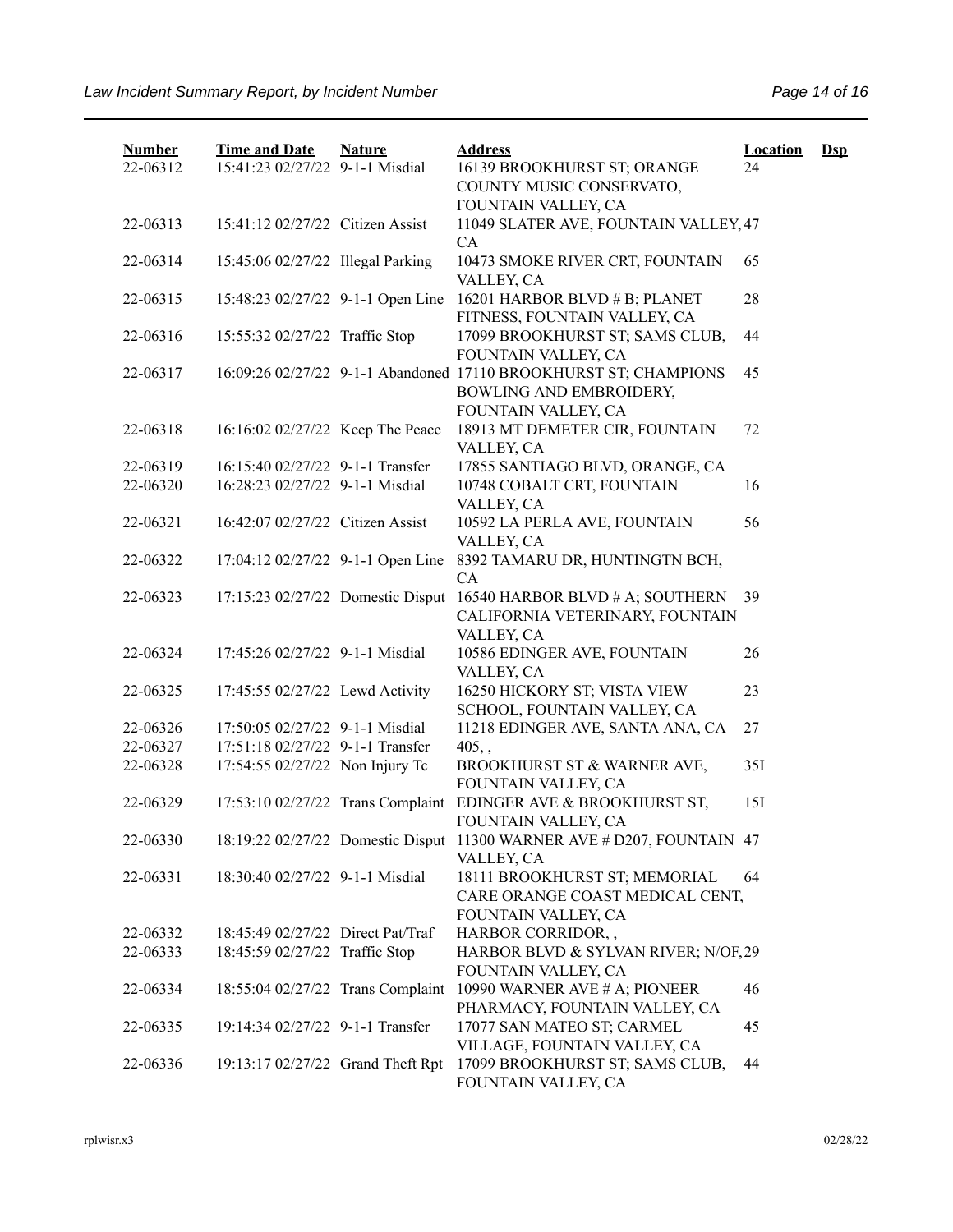| <b>Number</b><br>22-06337           | <b>Time and Date</b><br>19:19:43 02/27/22 9-1-1 Transfer | <b>Nature</b> | <b>Address</b><br>17077 SAN MATEO ST; CARMEL                            | <b>Location</b><br>45 | $\mathbf{Dsp}$ |  |  |  |  |
|-------------------------------------|----------------------------------------------------------|---------------|-------------------------------------------------------------------------|-----------------------|----------------|--|--|--|--|
|                                     |                                                          |               | VILLAGE, FOUNTAIN VALLEY, CA                                            |                       |                |  |  |  |  |
| 22-06338                            | 19:27:34 02/27/22 9-1-1 Transfer                         |               | 11680 WARNER AVE; MANOR CARE OF 48                                      |                       |                |  |  |  |  |
|                                     |                                                          |               | FOUNTAIN VALLEY, FOUNTAIN                                               |                       |                |  |  |  |  |
|                                     |                                                          |               | VALLEY, CA                                                              |                       |                |  |  |  |  |
| 22-06339                            |                                                          |               | 19:29:52 02/27/22 Drone Complaint 9300 TANAGER AVE; CORDATA PARK,       | 73                    |                |  |  |  |  |
|                                     |                                                          |               | FOUNTAIN VALLEY, CA                                                     |                       |                |  |  |  |  |
| 22-06340                            | 19:42:43 02/27/22 Follow Up                              |               | 18756 DEODAR ST, FOUNTAIN VALLEY, 73                                    |                       |                |  |  |  |  |
|                                     |                                                          |               | CA                                                                      |                       |                |  |  |  |  |
| 22-06341                            | 19:53:10 02/27/22 Traffic Stop                           |               | 17816 BUSHARD ST; FVHS, FOUNTAIN<br>VALLEY, CA                          | 54                    |                |  |  |  |  |
| 22-06342                            | 19:58:30 02/27/22 Direct Pat/Traf                        |               | BROOKHURST ST & WARNER AVE,                                             | 35I                   |                |  |  |  |  |
|                                     |                                                          |               | FOUNTAIN VALLEY, CA                                                     |                       |                |  |  |  |  |
| 22-06343                            | 20:03:33 02/27/22 Traffic Hazard                         |               | BROOKHURST ST & SLATER AVE,                                             | 45I                   |                |  |  |  |  |
|                                     |                                                          |               | FOUNTAIN VALLEY, CA                                                     |                       |                |  |  |  |  |
| 22-06344                            | 20:35:15 02/27/22 Susp Circs                             |               | 9091 GARFIELD AVE; SAVERS,                                              | 73                    |                |  |  |  |  |
|                                     |                                                          |               | FOUNTAIN VALLEY, CA                                                     |                       |                |  |  |  |  |
| 22-06345                            | 20:34:02 02/27/22 Dog Issue                              |               | 18533 BROOKHURST ST; AUTOZONE,                                          | 74                    |                |  |  |  |  |
|                                     |                                                          |               | FOUNTAIN VALLEY, CA                                                     |                       |                |  |  |  |  |
| 22-06346                            | 20:38:33 02/27/22 Citizen Assist                         |               | 17077 SAN MATEO ST # 1123, FOUNTAIN 45                                  |                       |                |  |  |  |  |
|                                     |                                                          |               | VALLEY, CA                                                              |                       |                |  |  |  |  |
| 22-06347                            | 20:47:02 02/27/22 Threats Rpt                            |               | 18223 OLYMPIC CRT, FOUNTAIN                                             | 65                    |                |  |  |  |  |
|                                     |                                                          |               | VALLEY, CA                                                              |                       |                |  |  |  |  |
| 22-06348                            | 20:57:41 02/27/22 Traffic Stop                           |               | , ,                                                                     |                       |                |  |  |  |  |
| 22-06349                            | 20:58:04 02/27/22 Traffic Stop                           |               | BROOKHURST ST & TALBERT AVE,                                            | 55I                   |                |  |  |  |  |
| 22-06350                            | 21:17:01 02/27/22 9-1-1 Transfer                         |               | FOUNTAIN VALLEY, CA                                                     | 37                    |                |  |  |  |  |
|                                     |                                                          |               | 11095 WARNER AVE, FOUNTAIN<br>VALLEY, CA                                |                       |                |  |  |  |  |
| 22-06351                            |                                                          |               | 21:34:35 02/27/22 9-1-1 Abandoned 16714 SEQUOIA ST, FOUNTAIN VALLEY, 34 |                       |                |  |  |  |  |
|                                     |                                                          |               | CA                                                                      |                       |                |  |  |  |  |
| 22-06352                            | 22:10:03 02/27/22 Patrol Check                           |               | 9105 RECREATION CIR; FV SKATING                                         | 33                    |                |  |  |  |  |
|                                     |                                                          |               | CENTER, FOUNTAIN VALLEY, CA                                             |                       |                |  |  |  |  |
| 22-06353                            | 22:10:50 02/27/22 9-1-1 Transfer                         |               | 16189 MT GUSTIN ST, FOUNTAIN                                            | 29                    |                |  |  |  |  |
|                                     |                                                          |               | VALLEY, CA                                                              |                       |                |  |  |  |  |
| 22-06354                            | 22:17:07 02/27/22 Alarm Activatio                        |               | 18262 BIG BEN CRT, FOUNTAIN                                             | 65                    |                |  |  |  |  |
|                                     |                                                          |               | VALLEY, CA                                                              |                       |                |  |  |  |  |
| 22-06355                            | 22:34:18 02/27/22 Traffic Stop                           |               | 11179 TALBERT AVE; SOUPLANTATION, 57                                    |                       |                |  |  |  |  |
|                                     |                                                          |               | FOUNTAIN VALLEY, CA                                                     |                       |                |  |  |  |  |
| 22-06356                            | 22:47:41 02/27/22 Patrol Check                           |               | MAGNOLIA ST & GARFIELD AVE,                                             | OUT72                 |                |  |  |  |  |
|                                     |                                                          |               | FOUNTAIN VALLEY, CA                                                     |                       |                |  |  |  |  |
| 22-06357                            | 23:06:47 02/27/22 Alarm Activatio                        |               | 18968 BROOKHURST ST, FOUNTAIN                                           | 75                    | <b>UNF</b>     |  |  |  |  |
|                                     |                                                          |               | VALLEY, CA                                                              |                       |                |  |  |  |  |
| 22-06358                            | 23:20:49 02/27/22 Priv Prop Imp                          |               | 10910 EDINGER AVE, FOUNTAIN                                             | 26                    |                |  |  |  |  |
|                                     |                                                          |               | VALLEY, CA                                                              |                       |                |  |  |  |  |
| 22-06359                            | 23:49:20 02/27/22 9-1-1 Transfer                         |               | LAGUNA WOODS, LAGUNA WOODS,<br>CA                                       |                       |                |  |  |  |  |
| Total Insidents for This Agency 274 |                                                          |               |                                                                         |                       |                |  |  |  |  |

**Total Incidents for This Agency:** 374